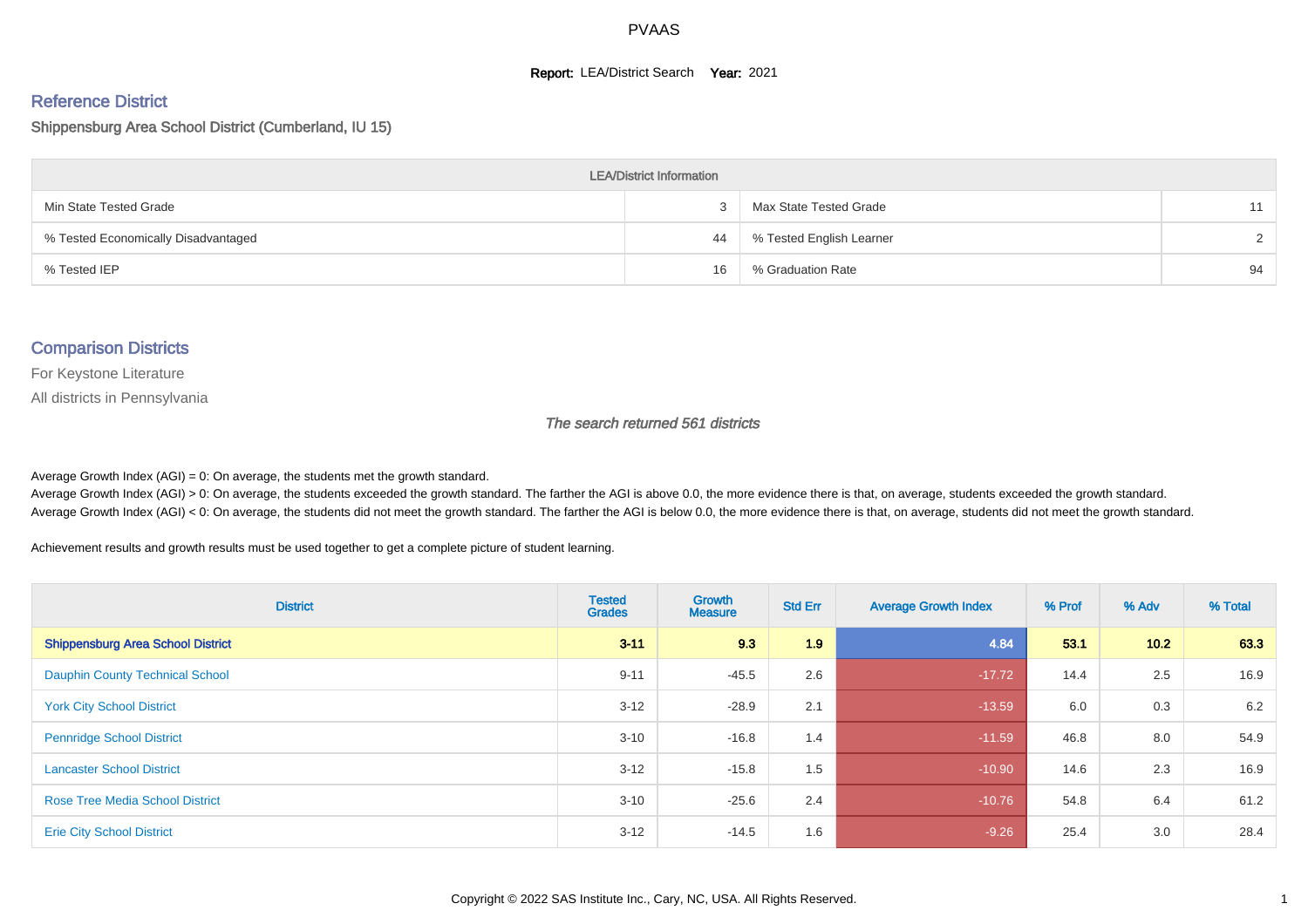| <b>District</b>                              | <b>Tested</b><br><b>Grades</b> | <b>Growth</b><br><b>Measure</b> | <b>Std Err</b> | <b>Average Growth Index</b> | % Prof | % Adv  | % Total |
|----------------------------------------------|--------------------------------|---------------------------------|----------------|-----------------------------|--------|--------|---------|
| <b>Shippensburg Area School District</b>     | $3 - 11$                       | 9.3                             | 1.9            | 4.84                        | 53.1   | $10.2$ | 63.3    |
| <b>Shikellamy School District</b>            | $3 - 10$                       | $-22.3$                         | 2.5            | $-8.92$                     | 33.3   | 6.1    | 39.5    |
| <b>West Side CTC</b>                         | $9 - 10$                       | $-37.4$                         | 4.3            | $-8.64$                     | 8.8    | 0.0    | 8.8     |
| <b>Norristown Area School District</b>       | $3 - 12$                       | $-12.8$                         | 1.6            | $-7.98$                     | 23.5   | 2.3    | 25.7    |
| Owen J Roberts School District               | $3 - 11$                       | $-12.3$                         | 1.6            | $-7.61$                     | 57.0   | 11.9   | 69.0    |
| <b>Hatboro-Horsham School District</b>       | $3 - 11$                       | $-12.8$                         | 1.7            | $-7.47$                     | 45.6   | 7.2    | 52.8    |
| Philipsburg-Osceola Area School District     | $3 - 11$                       | $-24.8$                         | 3.3            | $-7.43$                     | 19.7   | 2.6    | 22.4    |
| <b>Chambersburg Area School District</b>     | $3 - 11$                       | $-9.5$                          | 1.3            | $-7.20$                     | 42.7   | 8.6    | 51.4    |
| <b>Northwestern School District</b>          | $3 - 11$                       | $-24.9$                         | 3.5            | $-7.13$                     | 42.6   | 2.9    | 45.6    |
| <b>Bristol Township School District</b>      | $3 - 11$                       | $-13.9$                         | 2.0            | $-7.05$                     | 31.0   | 3.7    | 34.7    |
| <b>Curwensville Area School District</b>     | $3 - 11$                       | $-27.9$                         | 4.1            | $-6.72$                     | 42.5   | 4.1    | 46.6    |
| Mifflinburg Area School District             | $3 - 11$                       | $-15.8$                         | 2.5            | $-6.30$                     | 42.4   | 4.0    | 46.4    |
| Lackawanna Trail School District             | $3 - 10$                       | $-21.7$                         | 3.5            | $-6.20$                     | 38.5   | 1.5    | 40.0    |
| <b>Lawrence County CTC</b>                   | $10 - 11$                      | $-21.7$                         | 3.6            | $-6.05$                     | 19.8   | 0.0    | 19.8    |
| <b>Ringgold School District</b>              | $3 - 11$                       | $-14.7$                         | 2.4            | $-6.04$                     | 41.5   | 7.9    | 49.4    |
| <b>Abington School District</b>              | $3 - 10$                       | $-11.5$                         | 1.9            | $-6.00$                     | 56.2   | 11.6   | 67.8    |
| <b>Springfield Township School District</b>  | $3 - 11$                       | $-18.9$                         | 3.2            | $-5.88$                     | 62.6   | 3.6    | 66.3    |
| <b>Solanco School District</b>               | $3 - 11$                       | $-11.0$                         | 2.0            | $-5.55$                     | 41.6   | 4.5    | 46.1    |
| <b>Exeter Township School District</b>       | $3 - 11$                       | $-10.4$                         | 1.9            | $-5.44$                     | 50.6   | 2.7    | 53.3    |
| <b>Southern Fulton School District</b>       | $3 - 11$                       | $-23.7$                         | 4.4            | $-5.37$                     | 34.2   | 10.5   | 44.7    |
| <b>Mastery Charter School - Gratz Campus</b> | $7 - 10$                       | $-23.9$                         | 4.5            | $-5.29$                     | 2.9    | 0.0    | 2.9     |
| <b>Plum Borough School District</b>          | $3 - 11$                       | $-11.3$                         | 2.2            | $-5.19$                     | 51.1   | 9.0    | 60.1    |
| <b>Titusville Area School District</b>       | $3 - 11$                       | $-13.2$                         | 2.6            | $-4.99$                     | 43.2   | 4.8    | 48.0    |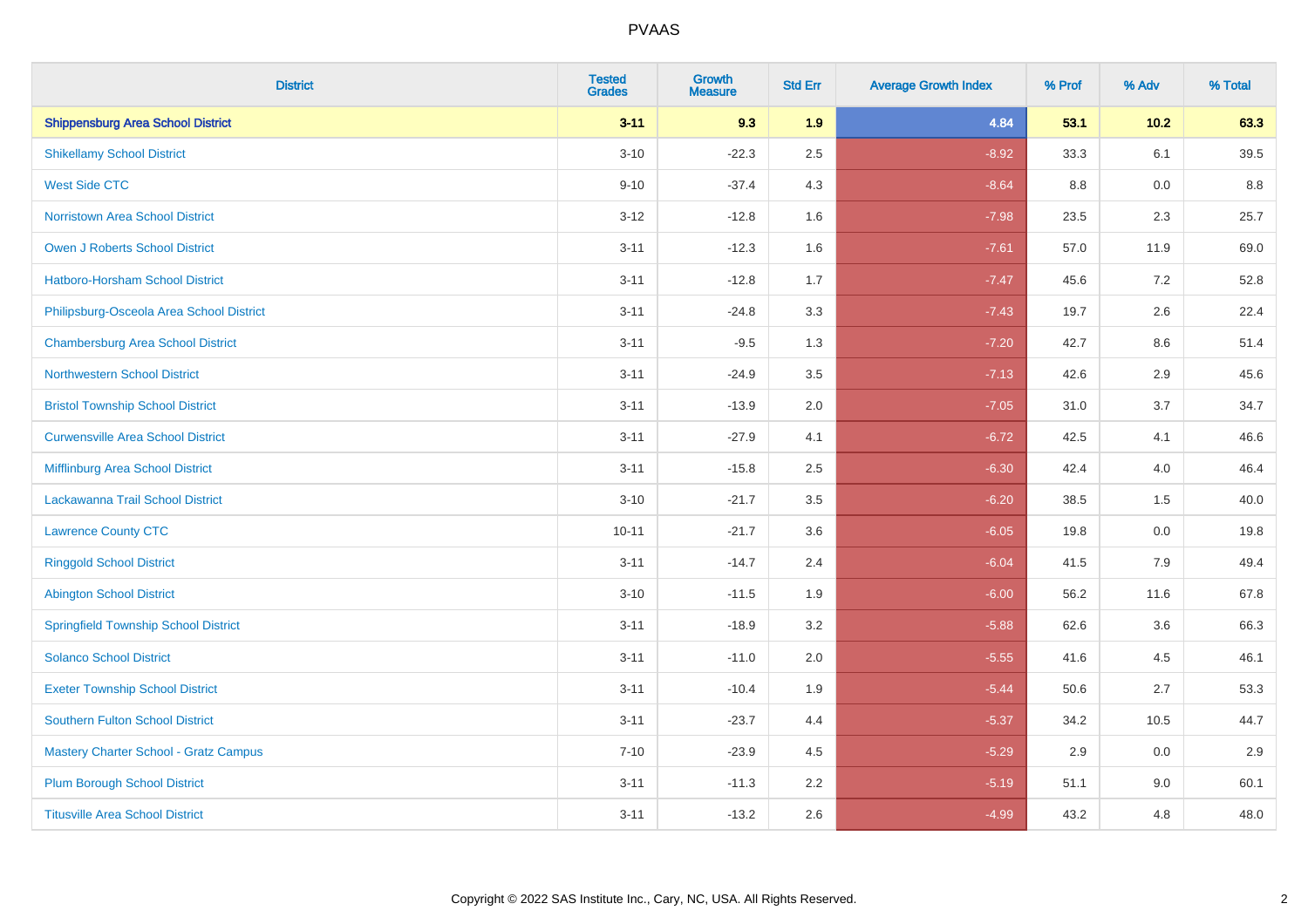| <b>District</b>                                | <b>Tested</b><br><b>Grades</b> | <b>Growth</b><br><b>Measure</b> | <b>Std Err</b> | <b>Average Growth Index</b> | % Prof | % Adv   | % Total |
|------------------------------------------------|--------------------------------|---------------------------------|----------------|-----------------------------|--------|---------|---------|
| <b>Shippensburg Area School District</b>       | $3 - 11$                       | 9.3                             | 1.9            | 4.84                        | 53.1   | $10.2$  | 63.3    |
| Southern Columbia Area School District         | $3 - 11$                       | $-14.6$                         | 3.0            | $-4.92$                     | 55.0   | 4.0     | 59.0    |
| Schuylkill Haven Area School District          | $3 - 11$                       | $-15.3$                         | 3.1            | $-4.87$                     | 49.7   | 2.4     | 52.1    |
| <b>Bucks County Technical High School</b>      | $9 - 10$                       | $-12.0$                         | 2.5            | $-4.84$                     | 35.9   | 3.2     | 39.2    |
| <b>Tacony Academy Charter School</b>           | $3 - 11$                       | $-14.7$                         | 3.0            | $-4.82$                     | 22.4   | 1.8     | 24.1    |
| <b>Tulpehocken Area School District</b>        | $3 - 12$                       | $-13.7$                         | 2.8            | $-4.81$                     | 36.7   | 2.8     | 39.4    |
| <b>Frazier School District</b>                 | $3 - 11$                       | $-17.2$                         | 3.7            | $-4.70$                     | 37.1   | 1.6     | 38.7    |
| <b>Riverside Beaver County School District</b> | $3 - 11$                       | $-14.0$                         | 3.0            | $-4.64$                     | 49.4   | 8.8     | 58.2    |
| <b>Penns Manor Area School District</b>        | $3 - 12$                       | $-17.0$                         | 3.7            | $-4.52$                     | 29.7   | 3.1     | 32.8    |
| <b>Annville-Cleona School District</b>         | $3 - 12$                       | $-12.1$                         | 2.7            | $-4.46$                     | 34.9   | 7.8     | 42.6    |
| <b>Lampeter-Strasburg School District</b>      | $3 - 12$                       | $-8.6$                          | 2.0            | $-4.33$                     | 55.1   | 9.8     | 64.8    |
| <b>Butler Area School District</b>             | $3 - 11$                       | $-6.5$                          | 1.5            | $-4.26$                     | 42.5   | 9.4     | 51.9    |
| Southern Tioga School District                 | $3 - 11$                       | $-11.5$                         | 2.7            | $-4.25$                     | 47.8   | 6.4     | 54.3    |
| <b>South Park School District</b>              | $3 - 11$                       | $-11.3$                         | 2.7            | $-4.23$                     | 53.5   | 13.7    | 67.3    |
| <b>West Mifflin Area School District</b>       | $3 - 12$                       | $-12.3$                         | 2.9            | $-4.22$                     | 39.7   | 10.3    | 50.0    |
| <b>Columbia-Montour AVTS</b>                   | $9 - 10$                       | $-12.5$                         | 3.0            | $-4.16$                     | 22.3   | $0.6\,$ | 22.9    |
| Jefferson County-Dubois AVTS                   | $9 - 11$                       | $-16.2$                         | 3.9            | $-4.16$                     | 23.0   | 0.0     | 23.0    |
| <b>Wellsboro Area School District</b>          | $3 - 11$                       | $-12.4$                         | 3.0            | $-4.11$                     | 49.2   | 11.9    | 61.1    |
| <b>Avonworth School District</b>               | $3 - 10$                       | $-12.6$                         | 3.1            | $-4.01$                     | 59.8   | 4.6     | 64.4    |
| <b>Big Spring School District</b>              | $3 - 11$                       | $-9.8$                          | 2.4            | $-4.00$                     | 38.6   | 8.9     | 47.5    |
| Catasauqua Area School District                | $3 - 12$                       | $-12.1$                         | 3.0            | $-4.00$                     | 36.8   | 7.6     | 44.3    |
| Southern Huntingdon County School District     | $3 - 11$                       | $-12.9$                         | 3.2            | $-3.98$                     | 32.5   | 2.5     | 35.0    |
| <b>Minersville Area School District</b>        | $3 - 11$                       | $-14.4$                         | 3.7            | $-3.90$                     | 39.3   | 3.3     | 42.6    |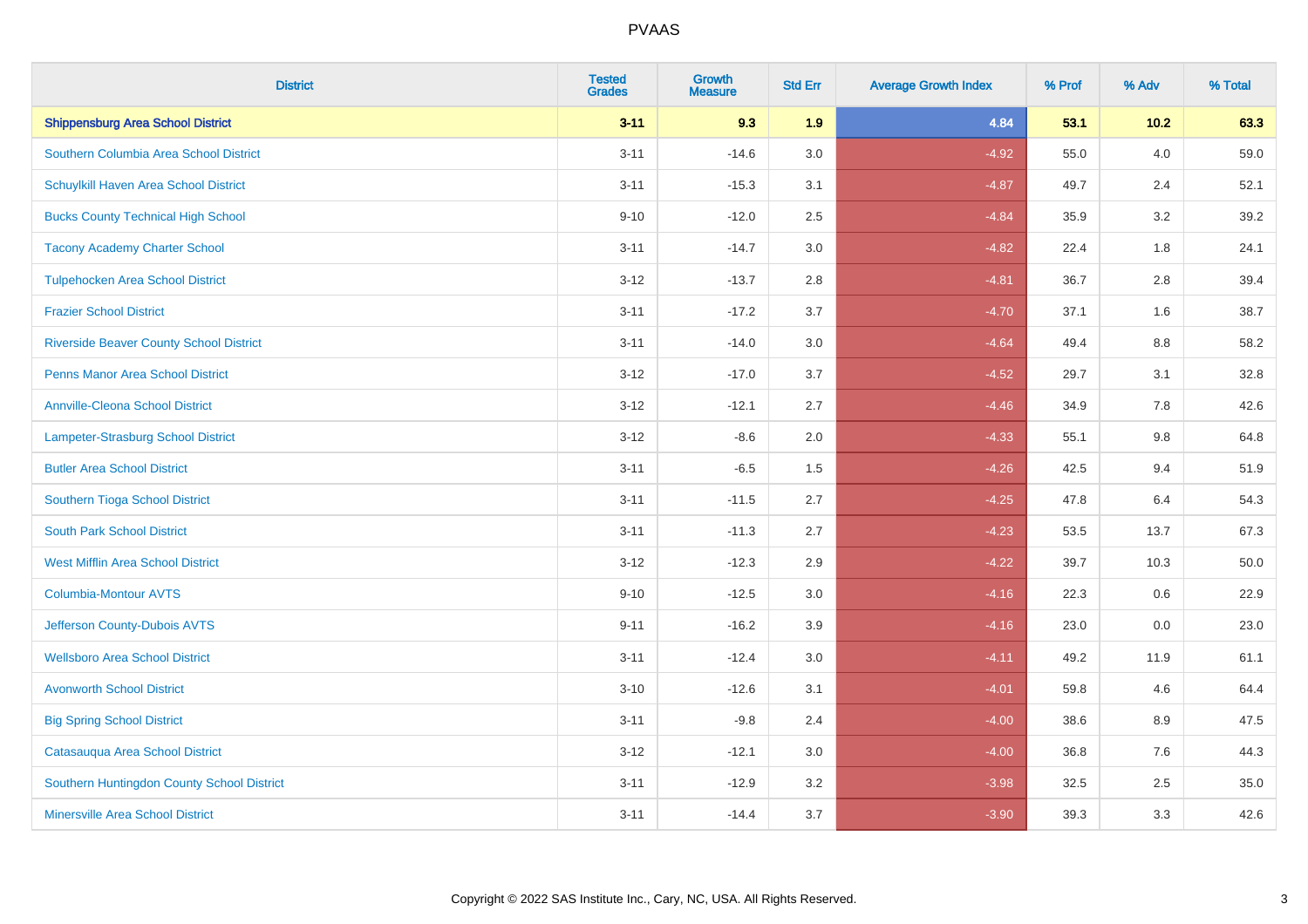| <b>District</b>                               | <b>Tested</b><br><b>Grades</b> | <b>Growth</b><br><b>Measure</b> | <b>Std Err</b> | <b>Average Growth Index</b> | % Prof | % Adv   | % Total |
|-----------------------------------------------|--------------------------------|---------------------------------|----------------|-----------------------------|--------|---------|---------|
| <b>Shippensburg Area School District</b>      | $3 - 11$                       | 9.3                             | 1.9            | 4.84                        | 53.1   | $10.2$  | 63.3    |
| <b>Bradford Area School District</b>          | $3 - 12$                       | $-9.3$                          | 2.4            | $-3.87$                     | 45.8   | $8.3\,$ | 54.2    |
| <b>Marion Center Area School District</b>     | $3 - 10$                       | $-12.0$                         | 3.1            | $-3.87$                     | 33.7   | 1.1     | 34.8    |
| Northern Lehigh School District               | $3 - 12$                       | $-10.4$                         | 2.7            | $-3.82$                     | 28.0   | 9.3     | 37.3    |
| Propel Charter School - Braddock Hills        | $3 - 11$                       | $-13.6$                         | 3.6            | $-3.81$                     | 9.7    | 1.6     | 11.3    |
| Johnsonburg Area School District              | $3 - 11$                       | $-14.1$                         | 3.9            | $-3.62$                     | 54.0   | 4.6     | 58.6    |
| <b>Berwick Area School District</b>           | $3 - 11$                       | $-9.3$                          | 2.6            | $-3.59$                     | 42.1   | 5.5     | 47.6    |
| <b>Ridgway Area School District</b>           | $3 - 11$                       | $-14.5$                         | 4.1            | $-3.56$                     | 49.0   | 9.8     | 58.8    |
| <b>Clearfield Area School District</b>        | $3 - 10$                       | $-9.4$                          | 2.6            | $-3.56$                     | 43.0   | 3.1     | 46.1    |
| <b>Moniteau School District</b>               | $3 - 11$                       | $-11.8$                         | 3.3            | $-3.56$                     | 50.0   | 6.3     | 56.3    |
| <b>Milton Area School District</b>            | $3 - 11$                       | $-8.7$                          | 2.5            | $-3.52$                     | 45.4   | 6.9     | 52.3    |
| <b>Penn-Delco School District</b>             | $3 - 11$                       | $-6.8$                          | 1.9            | $-3.51$                     | 46.6   | 3.2     | 49.8    |
| <b>Williamsburg Community School District</b> | $3 - 11$                       | $-14.3$                         | 4.1            | $-3.48$                     | 28.3   | $0.0\,$ | 28.3    |
| <b>Interboro School District</b>              | $3 - 12$                       | $-7.3$                          | 2.1            | $-3.43$                     | 46.6   | 4.8     | 51.4    |
| <b>Elizabeth Forward School District</b>      | $3 - 11$                       | $-8.4$                          | 2.4            | $-3.41$                     | 51.7   | 4.0     | 55.7    |
| <b>Steelton-Highspire School District</b>     | $3 - 11$                       | $-11.8$                         | 3.5            | $-3.40$                     | 14.5   | $0.0\,$ | 14.5    |
| <b>Neshannock Township School District</b>    | $3 - 10$                       | $-9.7$                          | 2.9            | $-3.34$                     | 62.4   | 5.6     | 67.9    |
| Maritime Academy Charter School               | $3 - 10$                       | $-11.4$                         | 3.5            | $-3.29$                     | 15.2   | 0.0     | 15.2    |
| <b>Tamaqua Area School District</b>           | $3 - 12$                       | $-8.2$                          | 2.5            | $-3.24$                     | 44.5   | 1.9     | 46.4    |
| <b>Waynesboro Area School District</b>        | $3 - 12$                       | $-6.1$                          | 1.9            | $-3.20$                     | 50.0   | 6.8     | 56.8    |
| <b>Boyertown Area School District</b>         | $3 - 11$                       | $-4.7$                          | 1.5            | $-3.17$                     | 55.2   | 11.3    | 66.5    |
| <b>Wallenpaupack Area School District</b>     | $3 - 11$                       | $-7.1$                          | 2.3            | $-3.09$                     | 40.8   | 2.4     | 43.1    |
| <b>Dubois Area School District</b>            | $3 - 11$                       | $-6.2$                          | 2.0            | $-3.07$                     | 50.9   | 13.4    | 64.3    |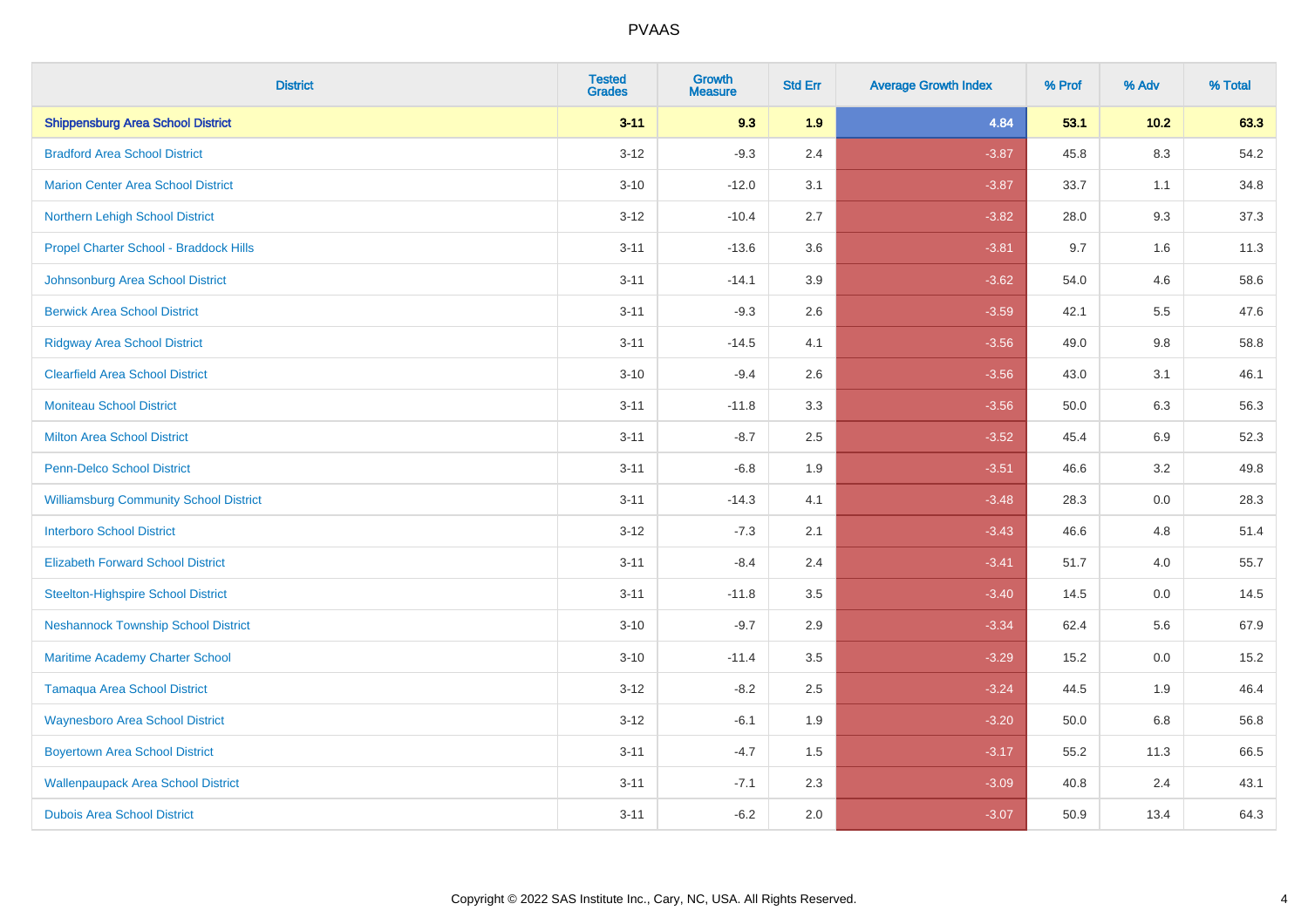| <b>District</b>                              | <b>Tested</b><br><b>Grades</b> | <b>Growth</b><br><b>Measure</b> | <b>Std Err</b> | <b>Average Growth Index</b> | % Prof | % Adv   | % Total |
|----------------------------------------------|--------------------------------|---------------------------------|----------------|-----------------------------|--------|---------|---------|
| <b>Shippensburg Area School District</b>     | $3 - 11$                       | 9.3                             | 1.9            | 4.84                        | 53.1   | 10.2    | 63.3    |
| <b>Palisades School District</b>             | $3 - 11$                       | $-8.7$                          | 2.8            | $-3.06$                     | 53.8   | $6.7\,$ | 60.5    |
| <b>Pittsburgh School District</b>            | $3 - 11$                       | $-3.3$                          | 1.1            | $-3.04$                     | 33.9   | 8.2     | 42.1    |
| Philadelphia Academy Charter School          | $3 - 11$                       | $-8.9$                          | 2.9            | $-3.04$                     | 50.5   | 2.9     | 53.4    |
| <b>North East School District</b>            | $3 - 11$                       | $-9.3$                          | 3.1            | $-3.02$                     | 62.6   | 14.4    | 77.0    |
| <b>Penn Hills School District</b>            | $3 - 11$                       | $-7.6$                          | 2.6            | $-2.94$                     | 33.1   | 0.7     | 33.8    |
| <b>Conneaut School District</b>              | $3 - 12$                       | $-7.5$                          | 2.6            | $-2.91$                     | 38.4   | 7.4     | 45.8    |
| <b>Easton Area School District</b>           | $3 - 12$                       | $-4.1$                          | 1.4            | $-2.91$                     | 39.9   | 4.0     | 43.9    |
| Rochester Area School District               | $3 - 11$                       | $-13.2$                         | 4.6            | $-2.89$                     | 19.5   | 1.3     | 20.8    |
| <b>Union City Area School District</b>       | $3 - 12$                       | $-10.2$                         | 3.6            | $-2.87$                     | 42.9   | 3.2     | 46.0    |
| <b>Northern Potter School District</b>       | $3 - 12$                       | $-13.1$                         | 4.6            | $-2.84$                     | 37.5   | 0.0     | 37.5    |
| <b>Propel Charter School-Homestead</b>       | $3 - 11$                       | $-11.7$                         | 4.1            | $-2.84$                     | 15.9   | 0.0     | 15.9    |
| <b>Nazareth Area School District</b>         | $3 - 11$                       | $-4.7$                          | 1.7            | $-2.82$                     | 59.2   | 9.9     | 69.0    |
| <b>Carlisle Area School District</b>         | $3 - 11$                       | $-5.3$                          | 1.9            | $-2.81$                     | 54.0   | 6.3     | 60.3    |
| <b>Carmichaels Area School District</b>      | $3 - 10$                       | $-9.3$                          | 3.3            | $-2.81$                     | 35.1   | 1.4     | 36.5    |
| <b>Redbank Valley School District</b>        | $3 - 11$                       | $-9.5$                          | 3.4            | $-2.77$                     | 31.5   | 4.9     | 36.4    |
| <b>Highlands School District</b>             | $3 - 11$                       | $-7.4$                          | 2.7            | $-2.76$                     | 44.4   | 3.7     | 48.2    |
| <b>Forest Hills School District</b>          | $3 - 11$                       | $-7.3$                          | 2.7            | $-2.74$                     | 41.1   | 13.7    | 54.8    |
| <b>Trinity Area School District</b>          | $3 - 11$                       | $-5.4$                          | 2.0            | $-2.71$                     | 48.3   | 11.8    | 60.1    |
| <b>Propel Charter School-Montour</b>         | $3 - 10$                       | $-10.7$                         | 3.9            | $-2.71$                     | 13.7   | 0.0     | 13.7    |
| South Allegheny School District              | $3 - 11$                       | $-8.8$                          | 3.2            | $-2.70$                     | 40.5   | 0.0     | 40.5    |
| <b>Quakertown Community School District</b>  | $3 - 12$                       | $-4.4$                          | 1.6            | $-2.70$                     | 56.5   | 10.0    | 66.6    |
| <b>Blairsville-Saltsburg School District</b> | $3 - 11$                       | $-8.0$                          | 3.0            | $-2.68$                     | 37.3   | 7.0     | 44.3    |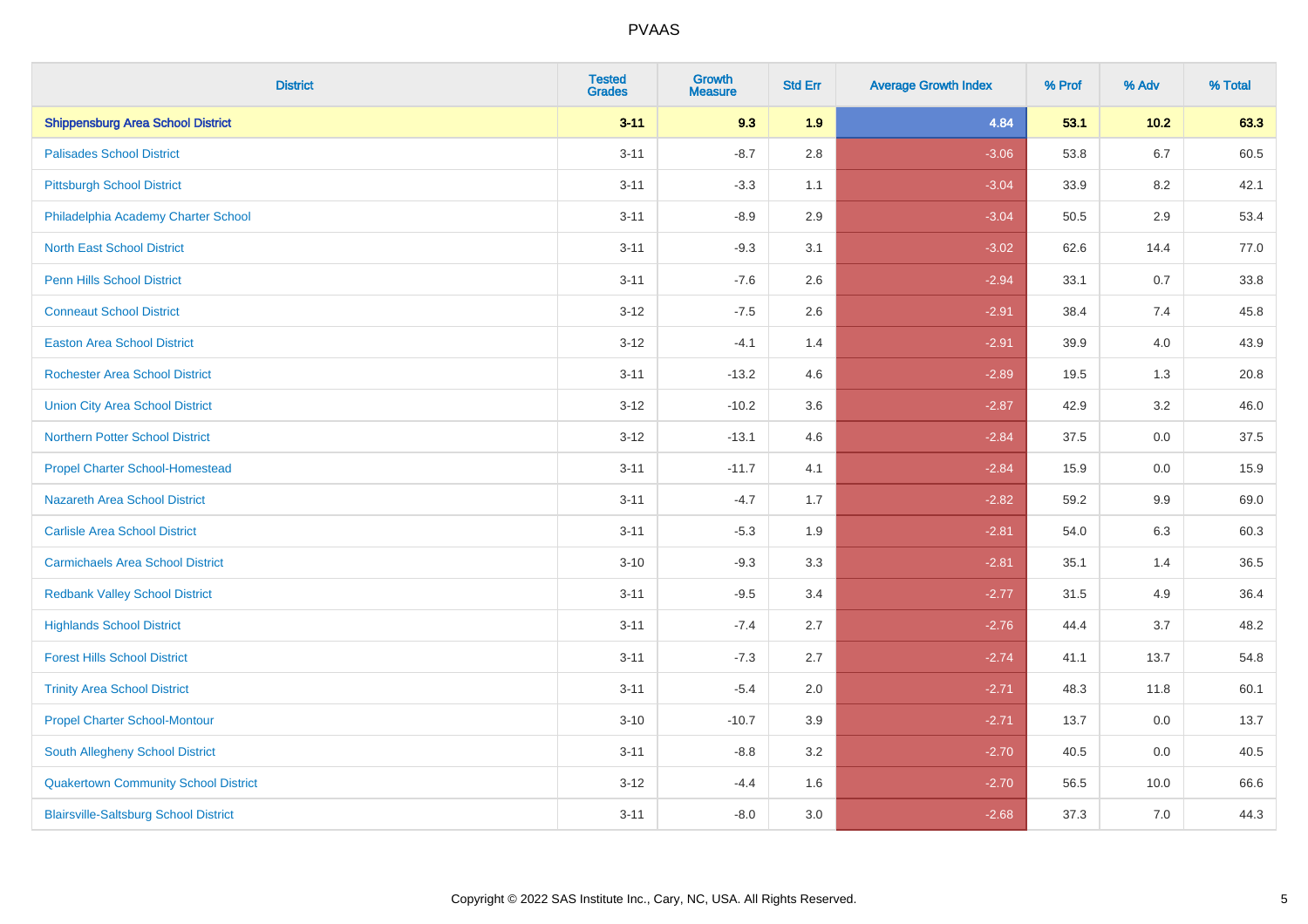| <b>District</b>                               | <b>Tested</b><br><b>Grades</b> | Growth<br><b>Measure</b> | <b>Std Err</b> | <b>Average Growth Index</b> | % Prof | % Adv   | % Total |
|-----------------------------------------------|--------------------------------|--------------------------|----------------|-----------------------------|--------|---------|---------|
| <b>Shippensburg Area School District</b>      | $3 - 11$                       | 9.3                      | 1.9            | 4.84                        | 53.1   | $10.2$  | 63.3    |
| <b>Harbor Creek School District</b>           | $3 - 11$                       | $-7.1$                   | 2.7            | $-2.67$                     | 48.8   | 15.2    | 64.0    |
| <b>Pine Grove Area School District</b>        | $3 - 11$                       | $-7.7$                   | 2.9            | $-2.66$                     | 42.3   | 7.7     | 50.0    |
| <b>New Castle Area School District</b>        | $3 - 12$                       | $-6.4$                   | 2.4            | $-2.66$                     | 32.5   | $4.3$   | 36.8    |
| Northern Tioga School District                | $3 - 12$                       | $-7.5$                   | 2.8            | $-2.64$                     | 54.0   | 1.2     | 55.2    |
| <b>Dunmore School District</b>                | $3 - 11$                       | $-7.7$                   | 2.9            | $-2.62$                     | 34.0   | 7.2     | 41.2    |
| <b>Coatesville Area School District</b>       | $3 - 11$                       | $-4.4$                   | 1.7            | $-2.62$                     | 36.3   | $4.2\,$ | 40.5    |
| <b>Northwest Area School District</b>         | $3 - 10$                       | $-10.0$                  | 3.8            | $-2.59$                     | 34.6   | 7.3     | 41.8    |
| <b>Blue Mountain School District</b>          | $3 - 10$                       | $-5.8$                   | 2.3            | $-2.56$                     | 46.6   | 8.5     | 55.1    |
| <b>Slippery Rock Area School District</b>     | $3 - 11$                       | $-6.3$                   | 2.5            | $-2.51$                     | 56.2   | $9.5\,$ | 65.7    |
| <b>North Star School District</b>             | $3 - 11$                       | $-8.7$                   | 3.5            | $-2.51$                     | 47.8   | 6.0     | 53.7    |
| <b>Mahanoy Area School District</b>           | $3 - 10$                       | $-9.0$                   | 3.6            | $-2.49$                     | 26.2   | 1.6     | 27.9    |
| <b>Keystone Central School District</b>       | $3 - 11$                       | $-5.1$                   | 2.0            | $-2.46$                     | 44.7   | 4.6     | 49.4    |
| <b>Sugar Valley Rural Charter School</b>      | $3 - 11$                       | $-11.0$                  | 4.5            | $-2.46$                     | 14.9   | $0.0\,$ | 14.9    |
| <b>Mohawk Area School District</b>            | $3 - 11$                       | $-7.5$                   | 3.1            | $-2.45$                     | 49.4   | 11.0    | 60.4    |
| <b>Innovative Arts Academy Charter School</b> | $6 - 11$                       | $-9.1$                   | 3.7            | $-2.44$                     | 9.5    | 0.0     | 9.5     |
| <b>Yough School District</b>                  | $3 - 10$                       | $-6.6$                   | 2.7            | $-2.43$                     | 50.8   | 4.0     | 54.8    |
| <b>Chartiers-Houston School District</b>      | $3 - 10$                       | $-8.6$                   | 3.5            | $-2.41$                     | 59.7   | 4.5     | 64.2    |
| <b>Farrell Area School District</b>           | $3 - 11$                       | $-10.4$                  | 4.3            | $-2.41$                     | 19.0   | 0.0     | 19.0    |
| <b>Universal Audenried Charter School</b>     | $9 - 11$                       | $-5.8$                   | 2.4            | $-2.40$                     | 14.6   | 0.0     | 14.6    |
| <b>Freedom Area School District</b>           | $3 - 11$                       | $-7.1$                   | 3.0            | $-2.37$                     | 43.8   | 4.2     | 47.9    |
| Jefferson-Morgan School District              | $3 - 10$                       | $-9.9$                   | 4.2            | $-2.35$                     | 43.8   | 4.2     | 47.9    |
| La Academia Partnership Charter School        | $6 - 11$                       | $-11.0$                  | 4.7            | $-2.34$                     | 6.8    | 0.0     | 6.8     |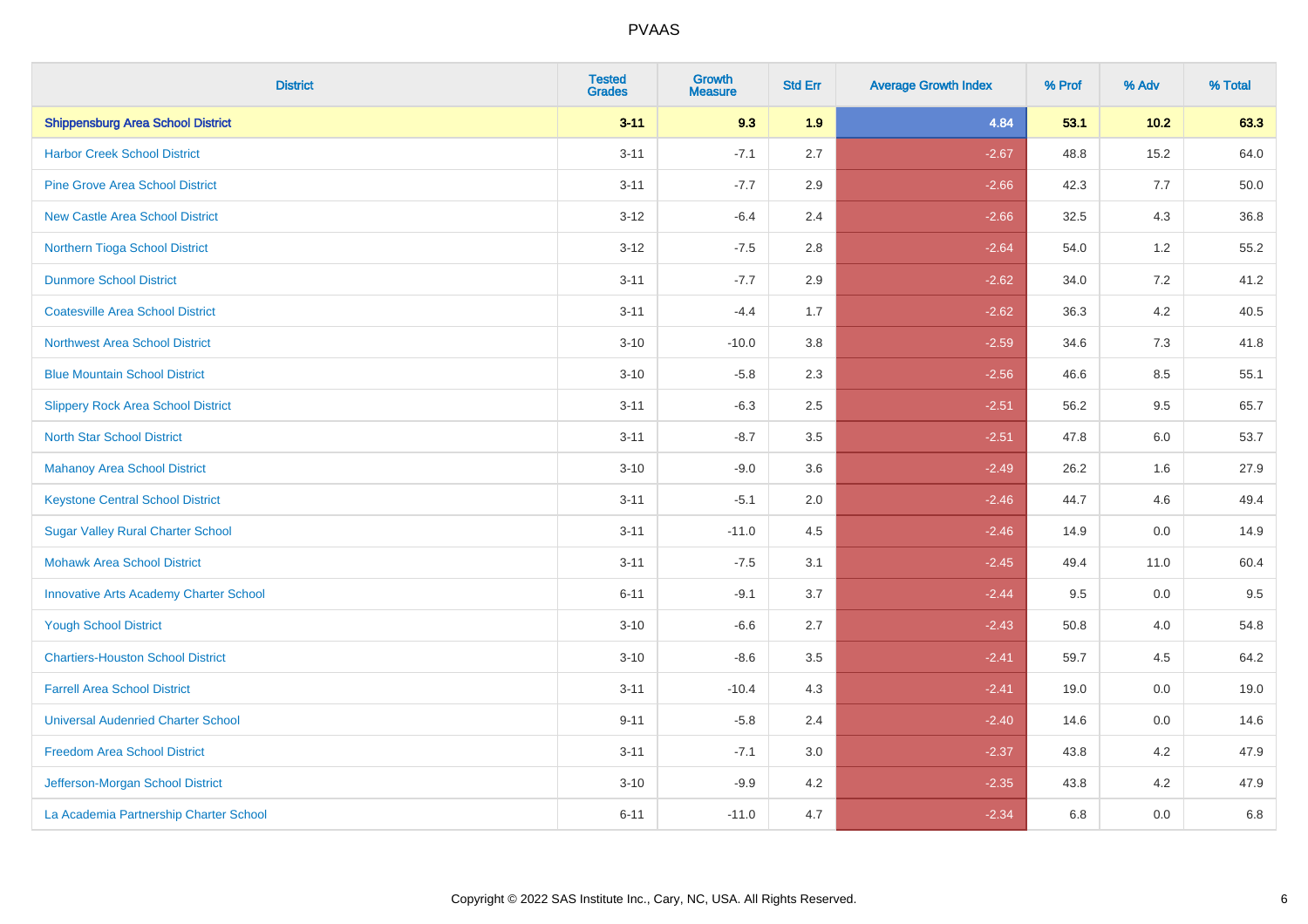| <b>District</b>                                   | <b>Tested</b><br><b>Grades</b> | <b>Growth</b><br><b>Measure</b> | <b>Std Err</b> | <b>Average Growth Index</b> | % Prof | % Adv   | % Total |
|---------------------------------------------------|--------------------------------|---------------------------------|----------------|-----------------------------|--------|---------|---------|
| <b>Shippensburg Area School District</b>          | $3 - 11$                       | 9.3                             | 1.9            | 4.84                        | 53.1   | $10.2$  | 63.3    |
| <b>Southmoreland School District</b>              | $3 - 11$                       | $-8.3$                          | 3.6            | $-2.32$                     | 56.8   | $7.2\,$ | 64.0    |
| <b>Upper Moreland Township School District</b>    | $3 - 11$                       | $-5.0$                          | 2.2            | $-2.31$                     | 57.9   | 4.0     | 61.9    |
| South Williamsport Area School District           | $3 - 10$                       | $-5.7$                          | 2.5            | $-2.30$                     | 45.5   | 4.5     | 50.0    |
| Salisbury-Elk Lick School District                | $3 - 11$                       | $-13.5$                         | 5.9            | $-2.30$                     | 27.8   | 0.0     | 27.8    |
| Indiana Area School District                      | $3 - 11$                       | $-5.3$                          | 2.3            | $-2.28$                     | 47.6   | 18.4    | 66.1    |
| <b>Oxford Area School District</b>                | $3 - 11$                       | $-4.3$                          | 1.9            | $-2.26$                     | 41.3   | 8.0     | 49.3    |
| <b>Juniata County School District</b>             | $3 - 12$                       | $-4.9$                          | 2.1            | $-2.26$                     | 38.5   | 2.9     | 41.4    |
| <b>Portage Area School District</b>               | $3 - 10$                       | $-8.1$                          | 3.6            | $-2.26$                     | 40.6   | 9.4     | 50.0    |
| <b>Windber Area School District</b>               | $3 - 11$                       | $-7.2$                          | 3.2            | $-2.24$                     | 55.4   | 7.2     | 62.6    |
| <b>East Lycoming School District</b>              | $3 - 11$                       | $-6.0$                          | 2.7            | $-2.24$                     | 48.3   | 4.2     | 52.5    |
| <b>York Co School Of Technology</b>               | $9 - 12$                       | $-3.8$                          | 1.7            | $-2.22$                     | 39.1   | 5.6     | 44.7    |
| <b>Muncy School District</b>                      | $3 - 11$                       | $-8.1$                          | 3.7            | $-2.21$                     | 42.0   | $3.8\,$ | 45.8    |
| <b>West Middlesex Area School District</b>        | $3 - 10$                       | $-8.4$                          | $3.8\,$        | $-2.21$                     | 34.9   | 2.8     | 37.6    |
| Jim Thorpe Area School District                   | $3 - 11$                       | $-5.8$                          | 2.7            | $-2.19$                     | 33.3   | 7.4     | 40.7    |
| <b>Keystone Education Center Charter School</b>   | $3 - 12$                       | $-12.9$                         | 5.9            | $-2.19$                     | 28.0   | $0.0\,$ | 28.0    |
| <b>Perkiomen Valley School District</b>           | $3 - 11$                       | $-3.5$                          | 1.6            | $-2.18$                     | 53.8   | 13.4    | 67.2    |
| <b>Benton Area School District</b>                | $3 - 10$                       | $-9.7$                          | 4.5            | $-2.18$                     | 43.2   | 5.4     | 48.6    |
| Susquehanna Township School District              | $3 - 12$                       | $-5.8$                          | 2.7            | $-2.17$                     | 36.0   | 5.6     | 41.6    |
| <b>Crawford Central School District</b>           | $3 - 11$                       | $-4.7$                          | 2.2            | $-2.15$                     | 40.6   | 10.5    | 51.1    |
| <b>Aliquippa School District</b>                  | $3 - 11$                       | $-9.0$                          | 4.2            | $-2.14$                     | 11.0   | 0.0     | 11.0    |
| <b>Williams Valley School District</b>            | $3 - 11$                       | $-7.3$                          | 3.4            | $-2.13$                     | 23.2   | 0.0     | 23.2    |
| <b>Executive Education Academy Charter School</b> | $3 - 10$                       | $-6.5$                          | 3.1            | $-2.08$                     | 23.7   | 2.2     | 25.8    |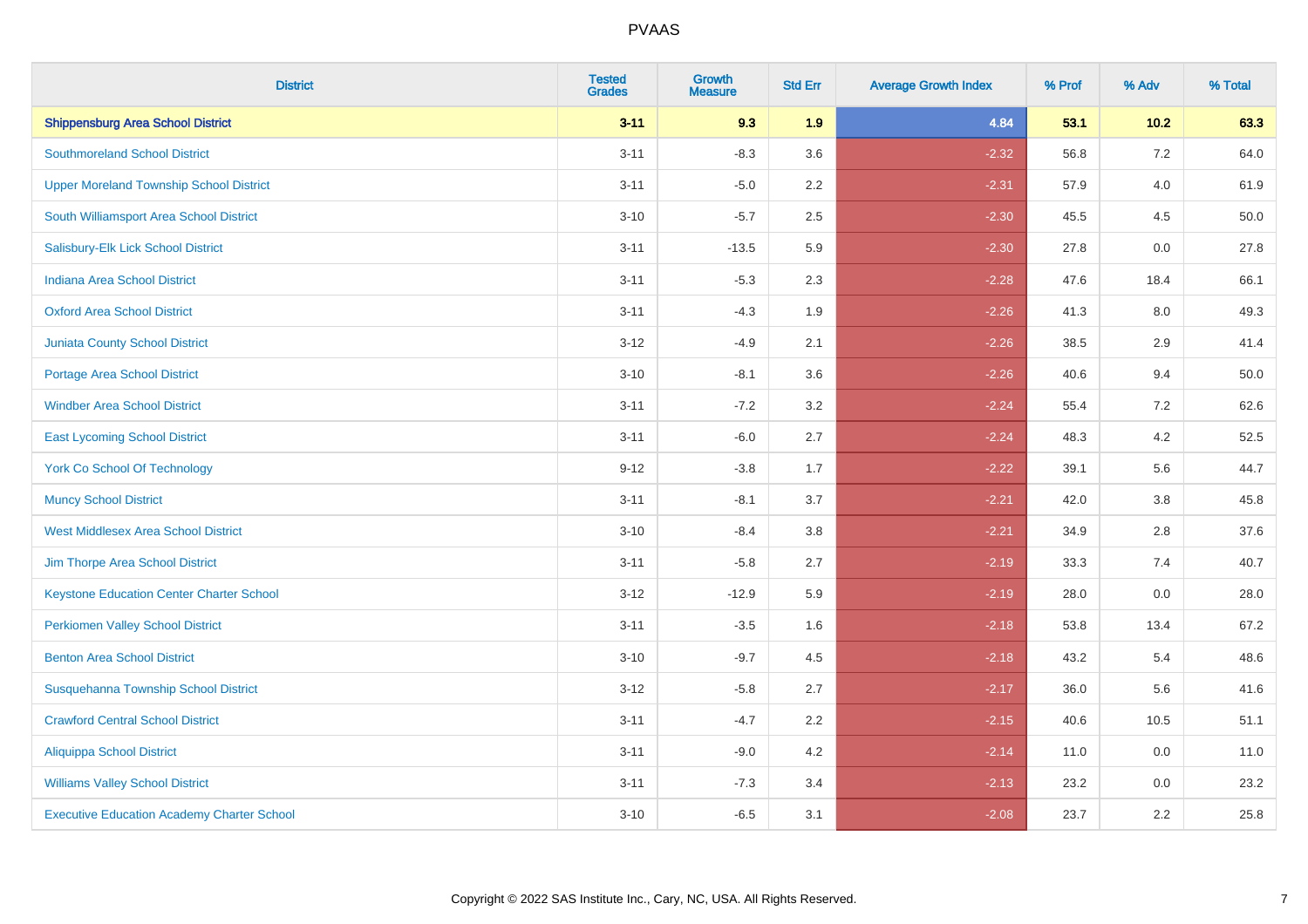| <b>District</b>                                | <b>Tested</b><br><b>Grades</b> | <b>Growth</b><br><b>Measure</b> | <b>Std Err</b> | <b>Average Growth Index</b> | % Prof | % Adv  | % Total |
|------------------------------------------------|--------------------------------|---------------------------------|----------------|-----------------------------|--------|--------|---------|
| <b>Shippensburg Area School District</b>       | $3 - 11$                       | 9.3                             | 1.9            | 4.84                        | 53.1   | $10.2$ | 63.3    |
| <b>Middletown Area School District</b>         | $3 - 11$                       | $-5.3$                          | 2.6            | $-2.05$                     | 46.4   | 5.3    | 51.7    |
| <b>Karns City Area School District</b>         | $3 - 11$                       | $-6.0$                          | 2.9            | $-2.03$                     | 53.1   | 8.3    | 61.5    |
| <b>Corry Area School District</b>              | $3 - 11$                       | $-5.3$                          | 2.6            | $-2.03$                     | 38.5   | 6.0    | 44.5    |
| California Area School District                | $3 - 10$                       | $-7.3$                          | 3.6            | $-2.02$                     | 42.6   | 9.8    | 52.5    |
| <b>Moshannon Valley School District</b>        | $3 - 10$                       | $-7.0$                          | 3.4            | $-2.01$                     | 48.5   | 0.0    | 48.5    |
| The New Academy Charter School                 | $8 - 11$                       | $-10.4$                         | 5.2            | $-2.00$                     | 0.0    | 0.0    | $0.0\,$ |
| <b>Upper Dauphin Area School District</b>      | $3 - 11$                       | $-6.3$                          | 3.2            | $-1.98$                     | 37.4   | 4.8    | 42.2    |
| <b>Mount Union Area School District</b>        | $3 - 10$                       | $-6.1$                          | 3.1            | $-1.97$                     | 32.2   | 3.4    | 35.6    |
| <b>Forest City Regional School District</b>    | $3 - 12$                       | $-6.0$                          | 3.0            | $-1.96$                     | 44.1   | 0.0    | 44.1    |
| <b>Bermudian Springs School District</b>       | $3 - 11$                       | $-5.5$                          | 2.9            | $-1.94$                     | 56.4   | 6.8    | 63.2    |
| <b>Somerset Area School District</b>           | $3 - 11$                       | $-4.4$                          | 2.3            | $-1.93$                     | 44.4   | 14.9   | 59.3    |
| <b>Mount Pleasant Area School District</b>     | $3 - 11$                       | $-5.0$                          | 2.6            | $-1.93$                     | 52.6   | 0.0    | 52.6    |
| <b>Gettysburg Area School District</b>         | $3 - 11$                       | $-4.0$                          | 2.1            | $-1.89$                     | 45.3   | 14.0   | 59.3    |
| <b>Greensburg Salem School District</b>        | $3 - 11$                       | $-4.4$                          | 2.4            | $-1.88$                     | 47.6   | 4.9    | 52.4    |
| <b>East Allegheny School District</b>          | $3 - 11$                       | $-6.3$                          | 3.3            | $-1.87$                     | 31.9   | 9.7    | 41.7    |
| <b>Western Beaver County School District</b>   | $3 - 11$                       | $-7.8$                          | 4.2            | $-1.87$                     | 56.5   | 6.5    | 63.0    |
| <b>Central Columbia School District</b>        | $3 - 12$                       | $-4.8$                          | 2.6            | $-1.86$                     | 53.7   | 14.8   | 68.5    |
| <b>Kiski Area School District</b>              | $3 - 11$                       | $-3.7$                          | 2.0            | $-1.86$                     | 57.4   | 10.4   | 67.8    |
| <b>Brownsville Area School District</b>        | $3 - 12$                       | $-7.2$                          | 3.9            | $-1.83$                     | 34.4   | 6.1    | 40.5    |
| <b>Montrose Area School District</b>           | $3 - 10$                       | $-5.5$                          | 3.0            | $-1.82$                     | 46.7   | 5.4    | 52.2    |
| <b>Brandywine Heights Area School District</b> | $3 - 11$                       | $-4.9$                          | 2.7            | $-1.81$                     | 49.2   | 8.2    | 57.4    |
| <b>Pequea Valley School District</b>           | $3 - 11$                       | $-5.8$                          | 3.2            | $-1.80$                     | 39.8   | 9.1    | 48.9    |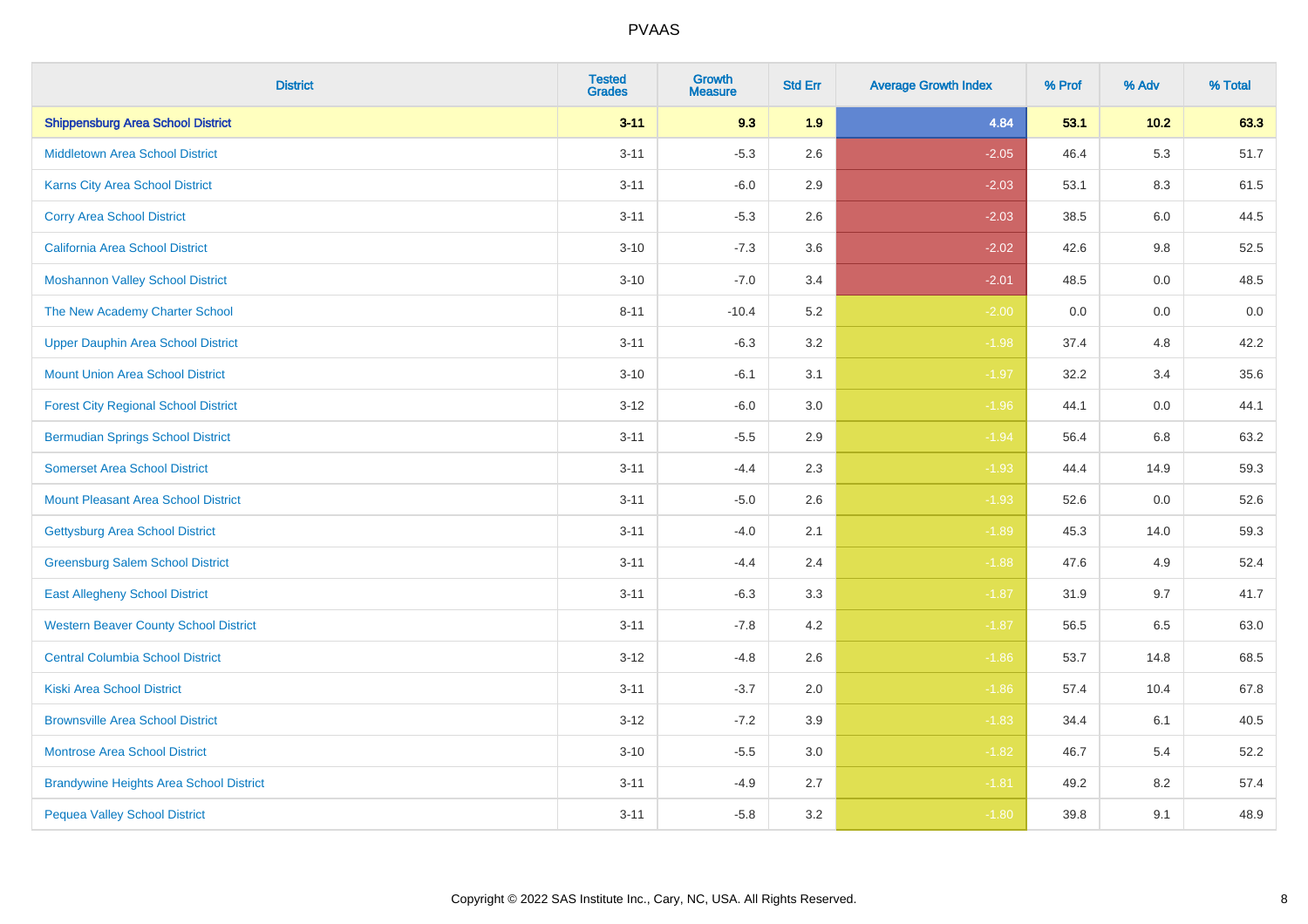| <b>District</b>                                                       | <b>Tested</b><br><b>Grades</b> | <b>Growth</b><br><b>Measure</b> | <b>Std Err</b> | <b>Average Growth Index</b> | % Prof | % Adv  | % Total |
|-----------------------------------------------------------------------|--------------------------------|---------------------------------|----------------|-----------------------------|--------|--------|---------|
| <b>Shippensburg Area School District</b>                              | $3 - 11$                       | 9.3                             | 1.9            | 4.84                        | 53.1   | $10.2$ | 63.3    |
| <b>Pittston Area School District</b>                                  | $3 - 11$                       | $-10.1$                         | 5.6            | $-1.80$                     | 38.1   | 9.5    | 47.6    |
| <b>Washington School District</b>                                     | $3 - 11$                       | $-4.9$                          | 2.8            | $-1.76$                     | 30.1   | 2.4    | 32.5    |
| <b>Canton Area School District</b>                                    | $3 - 11$                       | $-5.5$                          | 3.2            | $-1.75$                     | 40.7   | 2.3    | 43.0    |
| <b>Old Forge School District</b>                                      | $3 - 12$                       | $-5.9$                          | 3.4            | $-1.73$                     | 52.9   | 7.1    | 60.0    |
| Perseus House Charter School Of Excellence                            | $6 - 11$                       | $-5.2$                          | 3.0            | $-1.72$                     | 16.5   | 0.0    | 16.5    |
| <b>Brentwood Borough School District</b>                              | $3 - 11$                       | $-5.3$                          | 3.0            | $-1.72$                     | 52.0   | 6.1    | 58.2    |
| <b>East Pennsboro Area School District</b>                            | $3 - 11$                       | $-4.2$                          | 2.5            | $-1.71$                     | 60.8   | 8.5    | 69.3    |
| <b>Twin Valley School District</b>                                    | $3 - 12$                       | $-3.6$                          | 2.1            | $-1.69$                     | 49.6   | 7.1    | 56.8    |
| <b>Pottstown School District</b>                                      | $3 - 12$                       | $-4.0$                          | 2.4            | $-1.68$                     | 29.8   | 1.2    | 31.0    |
| <b>Fairfield Area School District</b>                                 | $3 - 11$                       | $-5.6$                          | 3.4            | $-1.66$                     | 57.9   | 4.0    | 61.8    |
| <b>Shamokin Area School District</b>                                  | $3 - 11$                       | $-7.7$                          | 4.8            | $-1.60$                     | 38.1   | 3.2    | 41.3    |
| Preparatory Charter School Of Mathematics, Science, Tech, And Careers | $9 - 10$                       | $-4.0$                          | 2.5            | $-1.59$                     | 15.0   | 0.0    | 15.0    |
| <b>Carbon Career &amp; Technical Institute</b>                        | $9 - 11$                       | $-5.7$                          | 3.6            | $-1.59$                     | 34.5   | 1.2    | 35.7    |
| <b>Tri-Valley School District</b>                                     | $3 - 10$                       | $-6.4$                          | 4.1            | $-1.57$                     | 37.0   | 4.4    | 41.3    |
| <b>Fort Cherry School District</b>                                    | $3 - 10$                       | $-5.9$                          | $3.8\,$        | $-1.56$                     | 55.2   | 5.2    | 60.3    |
| <b>MaST Community Charter School</b>                                  | $3 - 10$                       | $-4.1$                          | 2.7            | $-1.52$                     | 44.0   | 9.5    | 53.4    |
| <b>Claysburg-Kimmel School District</b>                               | $3 - 11$                       | $-5.7$                          | 4.0            | $-1.42$                     | 42.9   | 8.2    | 51.0    |
| <b>Westmont Hilltop School District</b>                               | $3 - 11$                       | $-4.0$                          | 2.8            | $-1.40$                     | 36.3   | 13.3   | 49.6    |
| <b>Greencastle-Antrim School District</b>                             | $3 - 11$                       | $-3.0$                          | 2.2            | $-1.36$                     | 62.4   | 9.9    | 72.3    |
| Ferndale Area School District                                         | $3 - 10$                       | $-5.8$                          | 4.3            | $-1.33$                     | 40.0   | 0.0    | 40.0    |
| <b>Cambria Heights School District</b>                                | $3 - 10$                       | $-4.1$                          | 3.1            | $-1.32$                     | 51.0   | 6.0    | 57.0    |
| <b>Ellwood City Area School District</b>                              | $3 - 11$                       | $-4.2$                          | 3.2            | $-1.29$                     | 54.1   | 14.1   | 68.2    |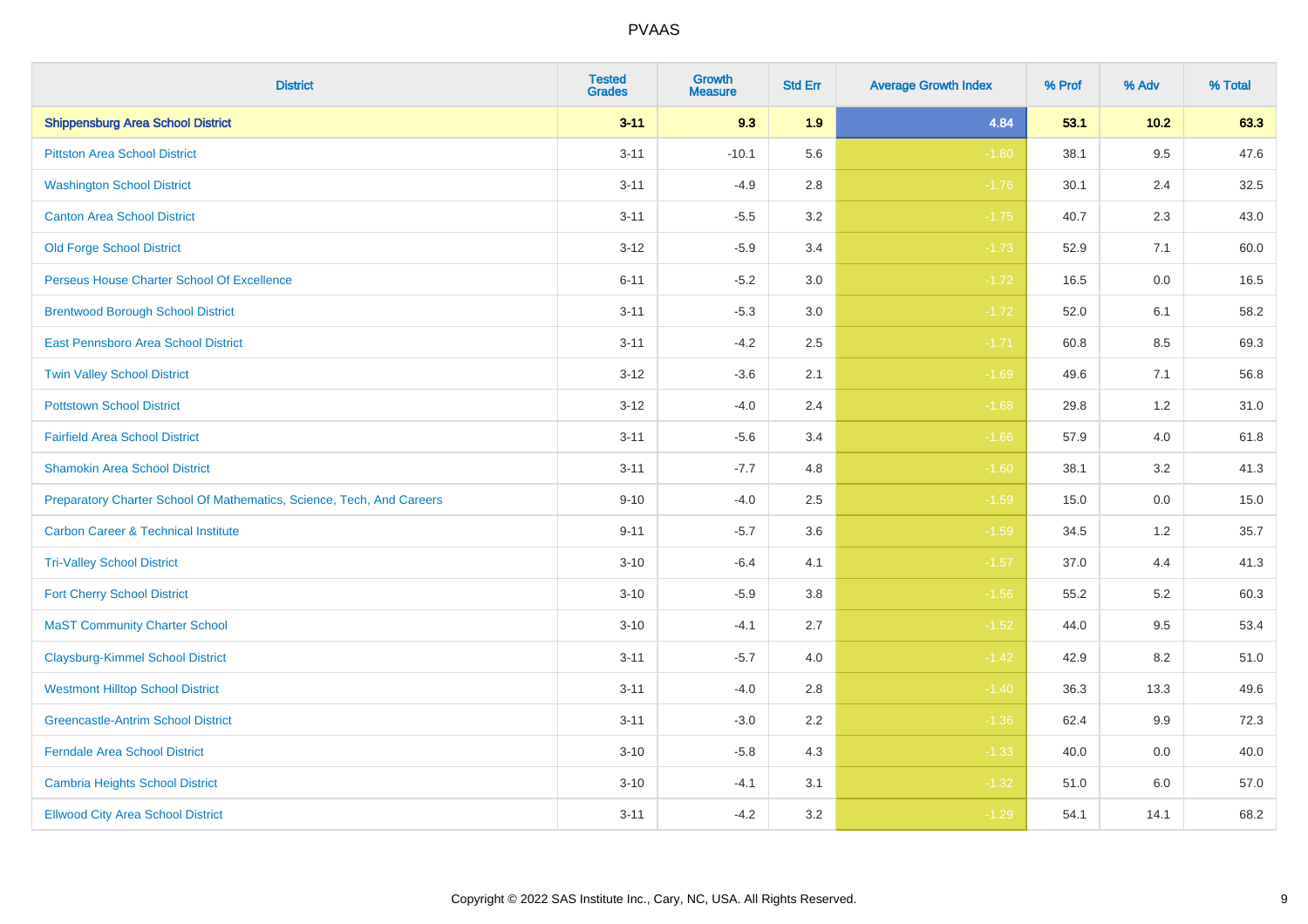| <b>District</b>                              | <b>Tested</b><br><b>Grades</b> | <b>Growth</b><br><b>Measure</b> | <b>Std Err</b> | <b>Average Growth Index</b> | % Prof | % Adv   | % Total |
|----------------------------------------------|--------------------------------|---------------------------------|----------------|-----------------------------|--------|---------|---------|
| <b>Shippensburg Area School District</b>     | $3 - 11$                       | 9.3                             | 1.9            | 4.84                        | 53.1   | $10.2$  | 63.3    |
| <b>Shade-Central City School District</b>    | $3 - 11$                       | $-5.9$                          | 4.6            | $-1.28$                     | 27.8   | $0.0\,$ | 27.8    |
| <b>Bristol Borough School District</b>       | $3 - 12$                       | $-4.3$                          | 3.4            | $-1.27$                     | 39.7   | 1.3     | 41.0    |
| <b>Troy Area School District</b>             | $3 - 10$                       | $-4.3$                          | 3.4            | $-1.26$                     | 43.2   | 5.7     | 48.9    |
| <b>Apollo-Ridge School District</b>          | $3 - 12$                       | $-4.7$                          | 3.7            | $-1.24$                     | 50.0   | 10.0    | 60.0    |
| <b>Elk Lake School District</b>              | $3 - 11$                       | $-4.0$                          | 3.3            | $-1.23$                     | 46.2   | 3.3     | 49.4    |
| <b>Scranton School District</b>              | $3 - 12$                       | $-2.9$                          | 2.4            | $-1.22$                     | 45.6   | 3.6     | 49.1    |
| <b>Riverview School District</b>             | $3 - 11$                       | $-4.6$                          | 3.8            | $-1.20$                     | 57.9   | 15.8    | 73.7    |
| <b>Greater Johnstown School District</b>     | $3 - 11$                       | $-3.1$                          | 2.6            | $-1.19$                     | 26.1   | 0.0     | 26.1    |
| <b>Big Beaver Falls Area School District</b> | $3 - 11$                       | $-3.9$                          | 3.3            | $-1.18$                     | 34.1   | 3.5     | 37.6    |
| <b>Chichester School District</b>            | $3 - 11$                       | $-2.7$                          | 2.3            | $-1.17$                     | 44.6   | 6.6     | 51.2    |
| <b>Chestnut Ridge School District</b>        | $3 - 12$                       | $-3.4$                          | 2.9            | $-1.17$                     | 46.6   | 5.8     | 52.4    |
| <b>Kane Area School District</b>             | $3 - 10$                       | $-3.7$                          | 3.2            | $-1.17$                     | 39.5   | $9.9\,$ | 49.4    |
| <b>Antietam School District</b>              | $3 - 10$                       | $-4.3$                          | 3.8            | $-1.13$                     | 36.4   | 5.4     | 41.8    |
| <b>Jeannette City School District</b>        | $3 - 11$                       | $-4.3$                          | 3.8            | $-1.13$                     | 46.7   | $7.5\,$ | 54.2    |
| <b>Dallas School District</b>                | $3 - 11$                       | $-2.5$                          | 2.2            | $-1.12$                     | 54.9   | $7.6\,$ | 62.4    |
| Juniata Valley School District               | $3 - 11$                       | $-3.9$                          | 3.5            | $-1.10$                     | 44.4   | 3.5     | 47.8    |
| <b>Riverside School District</b>             | $3 - 11$                       | $-3.2$                          | 3.0            | $-1.09$                     | 43.0   | 9.0     | 52.0    |
| Conemaugh Township Area School District      | $3 - 12$                       | $-3.7$                          | 3.4            | $-1.09$                     | 53.8   | 17.6    | 71.4    |
| Oil City Area School District                | $3 - 11$                       | $-2.9$                          | 2.6            | $-1.08$                     | 44.4   | 5.8     | 50.2    |
| <b>Quaker Valley School District</b>         | $3 - 11$                       | $-2.8$                          | 2.6            | $-1.08$                     | 55.2   | 13.2    | 68.4    |
| <b>West Greene School District</b>           | $3 - 11$                       | $-4.5$                          | 4.3            | $-1.04$                     | 36.6   | 7.3     | 43.9    |
| <b>Lewisburg Area School District</b>        | $3 - 11$                       | $-2.7$                          | 2.6            | $-1.03$                     | 57.0   | 18.5    | 75.6    |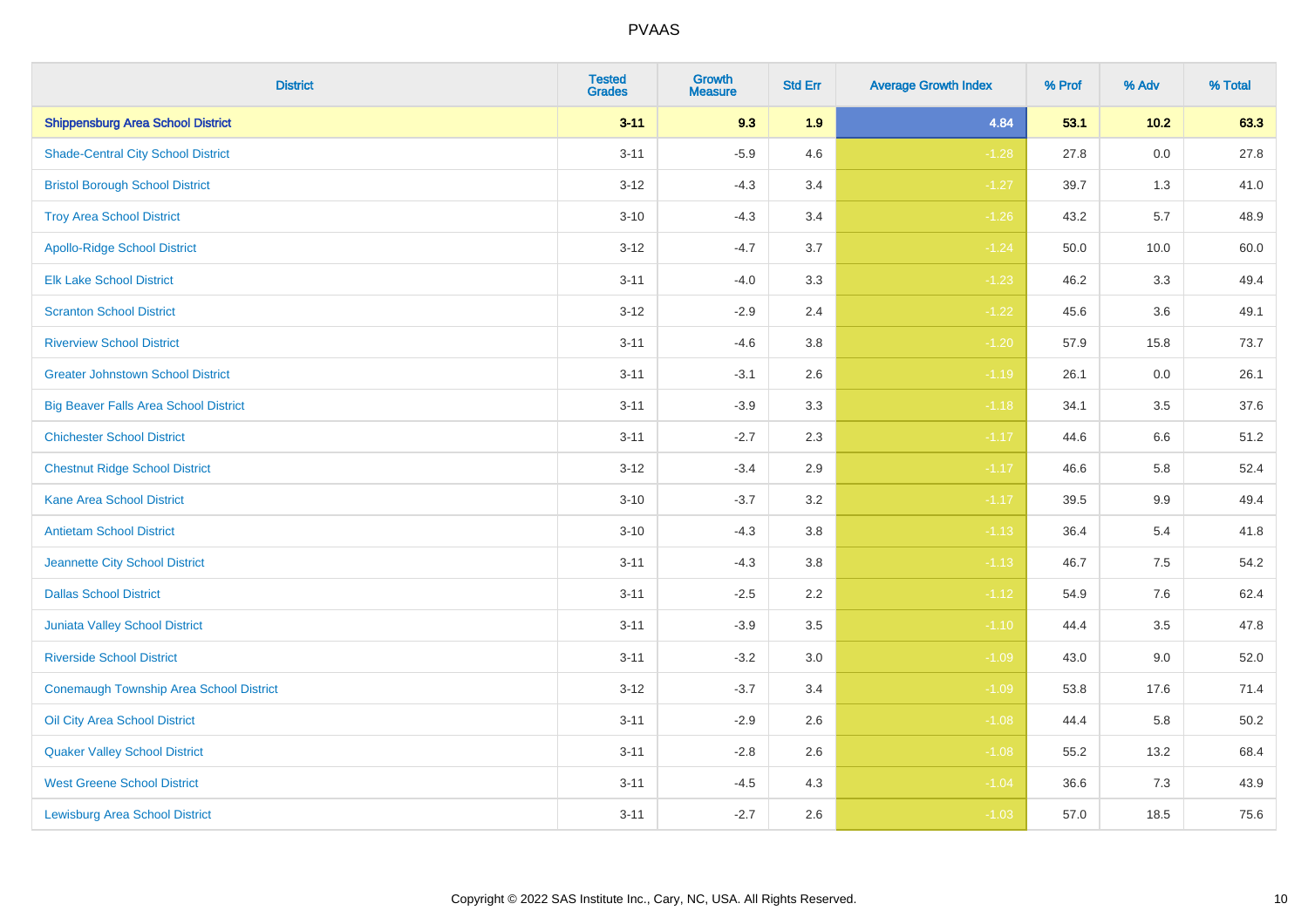| <b>District</b>                               | <b>Tested</b><br><b>Grades</b> | <b>Growth</b><br><b>Measure</b> | <b>Std Err</b> | <b>Average Growth Index</b> | % Prof | % Adv  | % Total |
|-----------------------------------------------|--------------------------------|---------------------------------|----------------|-----------------------------|--------|--------|---------|
| <b>Shippensburg Area School District</b>      | $3 - 11$                       | 9.3                             | 1.9            | 4.84                        | 53.1   | $10.2$ | 63.3    |
| <b>Valley Grove School District</b>           | $3 - 10$                       | $-3.7$                          | 3.7            | $-1.01$                     | 51.2   | 6.1    | 57.3    |
| <b>Seneca Valley School District</b>          | $3 - 11$                       | $-1.4$                          | 1.4            | $-0.99$                     | 57.2   | 11.4   | 68.6    |
| <b>North Hills School District</b>            | $3 - 11$                       | $-1.8$                          | 1.8            | $-0.96$                     | 59.1   | 14.1   | 73.2    |
| Imhotep Institute Charter High School         | $9 - 11$                       | $-5.3$                          | 5.8            | $-0.92$                     | 25.0   | 0.0    | 25.0    |
| <b>Wyoming Valley West School District</b>    | $3 - 11$                       | $-2.2$                          | 2.4            | $-0.91$                     | 49.4   | 3.0    | 52.4    |
| <b>Sullivan County School District</b>        | $3 - 10$                       | $-4.0$                          | 4.4            | $-0.90$                     | 66.7   | 2.6    | 69.2    |
| <b>Austin Area School District</b>            | $3 - 11$                       | $-5.7$                          | 6.4            | $-0.90$                     | 33.3   | 5.6    | 38.9    |
| <b>Columbia Borough School District</b>       | $3 - 12$                       | $-3.1$                          | 3.5            | $-0.89$                     | 29.5   | 1.9    | 31.4    |
| <b>Montour School District</b>                | $3 - 11$                       | $-1.8$                          | 2.1            | $-0.88$                     | 61.4   | 15.1   | 76.5    |
| <b>Charleroi School District</b>              | $3 - 11$                       | $-2.6$                          | 3.0            | $-0.86$                     | 55.7   | 7.4    | 63.1    |
| <b>Phoenixville Area School District</b>      | $3 - 11$                       | $-1.7$                          | 2.1            | $-0.83$                     | 59.9   | 10.6   | 70.5    |
| <b>Chartiers Valley School District</b>       | $3 - 11$                       | $-1.7$                          | 2.0            | $-0.81$                     | 54.7   | 8.4    | 63.1    |
| <b>Forest Area School District</b>            | $3 - 11$                       | $-4.4$                          | 5.4            | $-0.81$                     | 36.2   | 2.1    | 38.3    |
| <b>Lebanon School District</b>                | $3 - 11$                       | $-1.6$                          | 1.9            | $-0.80$                     | 24.4   | 2.6    | 27.0    |
| Shenango Area School District                 | $3 - 11$                       | $-2.6$                          | 3.3            | $-0.79$                     | 50.6   | 13.9   | 64.6    |
| <b>Northeast Bradford School District</b>     | $3 - 10$                       | $-3.1$                          | 4.0            | $-0.78$                     | 33.9   | 3.4    | 37.3    |
| <b>Conemaugh Valley School District</b>       | $3 - 12$                       | $-3.2$                          | 4.1            | $-0.78$                     | 48.2   | 5.6    | 53.7    |
| <b>Gillingham Charter School</b>              | $3 - 11$                       | $-4.4$                          | 5.6            | $-0.77$                     | 20.8   | 8.3    | 29.2    |
| <b>Turkeyfoot Valley Area School District</b> | $3 - 12$                       | $-4.3$                          | 5.6            | $-0.76$                     | 22.0   | 5.1    | 27.1    |
| <b>Bald Eagle Area School District</b>        | $3 - 11$                       | $-2.1$                          | 2.7            | $-0.75$                     | 48.4   | 9.4    | 57.7    |
| Huntingdon Area School District               | $3 - 11$                       | $-2.0$                          | 2.7            | $-0.72$                     | 36.8   | 10.3   | 47.0    |
| Mt Lebanon School District                    | $3 - 11$                       | $-1.0$                          | 1.5            | $-0.70$                     | 61.9   | 24.0   | 85.9    |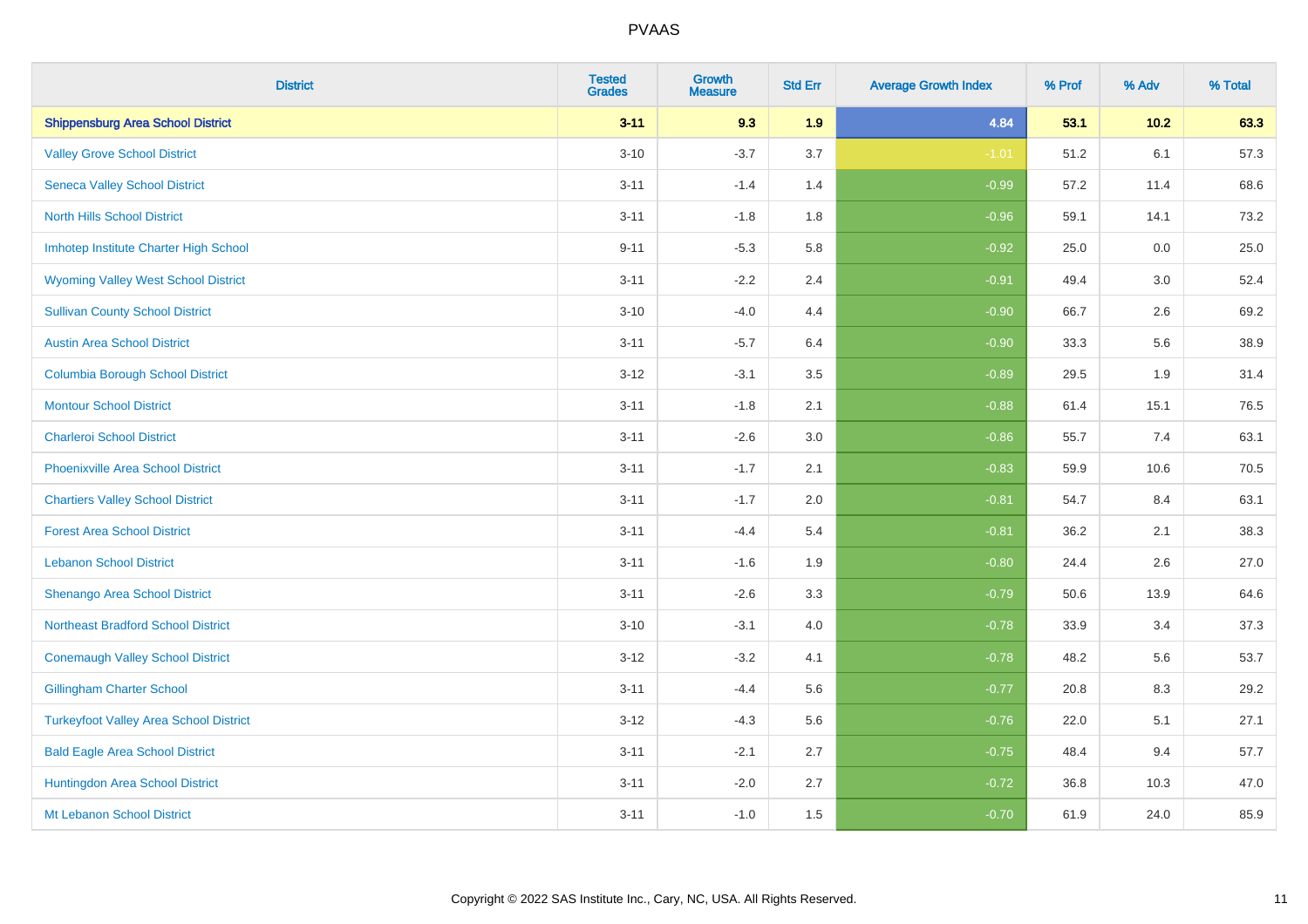| <b>District</b>                                         | <b>Tested</b><br><b>Grades</b> | <b>Growth</b><br><b>Measure</b> | <b>Std Err</b> | <b>Average Growth Index</b> | % Prof | % Adv   | % Total |
|---------------------------------------------------------|--------------------------------|---------------------------------|----------------|-----------------------------|--------|---------|---------|
| <b>Shippensburg Area School District</b>                | $3 - 11$                       | 9.3                             | 1.9            | 4.84                        | 53.1   | $10.2$  | 63.3    |
| Lehighton Area School District                          | $3 - 11$                       | $-1.6$                          | 2.3            | $-0.70$                     | 51.1   | 5.6     | 56.7    |
| <b>North Pocono School District</b>                     | $3 - 11$                       | $-2.3$                          | 3.4            | $-0.68$                     | 52.0   | 16.4    | 68.5    |
| <b>Cheltenham School District</b>                       | $3 - 11$                       | $-1.4$                          | 2.1            | $-0.67$                     | 46.1   | 10.0    | 56.1    |
| <b>Fannett-Metal School District</b>                    | $3 - 11$                       | $-3.4$                          | 5.1            | $-0.67$                     | 38.7   | 8.1     | 46.8    |
| <b>Susquehanna Community School District</b>            | $3 - 11$                       | $-2.8$                          | 4.2            | $-0.66$                     | 49.4   | $6.9\,$ | 56.3    |
| <b>Burgettstown Area School District</b>                | $3 - 11$                       | $-2.1$                          | 3.4            | $-0.62$                     | 50.0   | 1.4     | 51.4    |
| <b>Clarion-Limestone Area School District</b>           | $3 - 12$                       | $-2.5$                          | 4.1            | $-0.60$                     | 56.8   | 6.8     | 63.6    |
| <b>Manheim Township School District</b>                 | $3 - 12$                       | $-0.9$                          | 1.6            | $-0.58$                     | 53.2   | 15.5    | 68.7    |
| <b>Central Greene School District</b>                   | $3 - 11$                       | $-1.6$                          | 2.8            | $-0.55$                     | 54.2   | $2.8\,$ | 57.0    |
| <b>Mid Valley School District</b>                       | $3 - 10$                       | $-1.7$                          | 3.0            | $-0.55$                     | 45.1   | 7.8     | 52.9    |
| <b>Wyoming Area School District</b>                     | $3 - 10$                       | $-1.3$                          | 2.6            | $-0.50$                     | 53.8   | 10.8    | 64.6    |
| <b>Canon-Mcmillan School District</b>                   | $3 - 11$                       | $-0.8$                          | 1.6            | $-0.50$                     | 58.7   | 15.9    | 74.6    |
| South Side Area School District                         | $3 - 11$                       | $-1.6$                          | 3.3            | $-0.48$                     | 50.0   | 6.8     | 56.8    |
| <b>Elizabethtown Area School District</b>               | $3 - 12$                       | $-0.9$                          | 1.9            | $-0.47$                     | 50.0   | 11.2    | 61.2    |
| Center For Student Learning Charter School At Pennsbury | $6 - 12$                       | $-2.9$                          | 6.1            | $-0.47$                     | 42.9   | 0.0     | 42.9    |
| <b>Conewago Valley School District</b>                  | $3 - 12$                       | $-0.9$                          | 2.0            | $-0.45$                     | 51.7   | 9.6     | 61.3    |
| <b>Bangor Area School District</b>                      | $3 - 12$                       | $-0.9$                          | 2.0            | $-0.43$                     | 44.3   | 4.7     | 49.0    |
| <b>Shaler Area School District</b>                      | $3 - 11$                       | $-0.8$                          | 1.9            | $-0.43$                     | 49.1   | 9.6     | 58.7    |
| North Schuylkill School District                        | $3 - 11$                       | $-1.0$                          | 2.4            | $-0.42$                     | 41.8   | 5.1     | 46.8    |
| <b>Sharpsville Area School District</b>                 | $3 - 11$                       | $-1.4$                          | 3.5            | $-0.40$                     | 55.2   | 13.4    | 68.7    |
| <b>Bellwood-Antis School District</b>                   | $3 - 10$                       | $-1.2$                          | 3.2            | $-0.39$                     | 55.1   | 10.1    | 65.2    |
| <b>Palmerton Area School District</b>                   | $3 - 11$                       | $-1.2$                          | 3.0            | $-0.39$                     | 57.4   | 5.0     | 62.4    |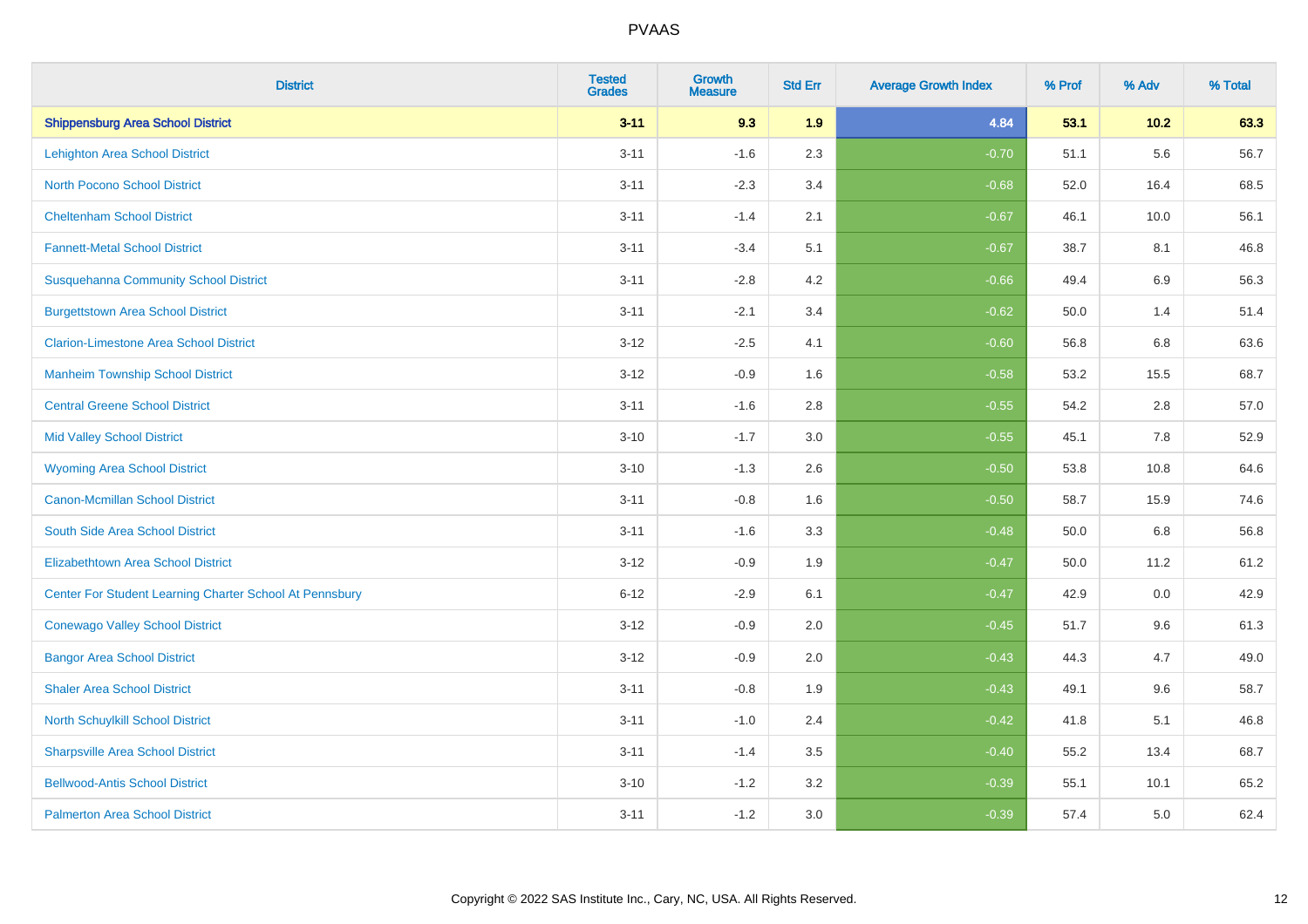| <b>District</b>                                    | <b>Tested</b><br><b>Grades</b> | <b>Growth</b><br><b>Measure</b> | <b>Std Err</b> | <b>Average Growth Index</b> | % Prof | % Adv   | % Total |
|----------------------------------------------------|--------------------------------|---------------------------------|----------------|-----------------------------|--------|---------|---------|
| <b>Shippensburg Area School District</b>           | $3 - 11$                       | 9.3                             | 1.9            | 4.84                        | 53.1   | 10.2    | 63.3    |
| Hope For Hyndman Charter School                    | $3 - 11$                       | $-2.0$                          | 6.1            | $-0.32$                     | 33.3   | 0.0     | 33.3    |
| <b>Albert Gallatin Area School District</b>        | $3 - 11$                       | $-0.8$                          | 2.4            | $-0.32$                     | 54.5   | 10.0    | 64.6    |
| <b>Cornell School District</b>                     | $3 - 11$                       | $-1.6$                          | 5.0            | $-0.32$                     | 33.8   | 1.5     | 35.4    |
| <b>Tuscarora School District</b>                   | $3 - 11$                       | $-0.6$                          | 2.3            | $-0.27$                     | 45.1   | 8.1     | 53.2    |
| <b>Penn Manor School District</b>                  | $3 - 11$                       | $-0.4$                          | 1.6            | $-0.25$                     | 51.9   | 12.6    | 64.5    |
| <b>Lakeview School District</b>                    | $3 - 11$                       | $-0.9$                          | 3.7            | $-0.24$                     | 60.3   | 3.2     | 63.5    |
| <b>Glendale School District</b>                    | $3 - 10$                       | $-0.9$                          | 3.7            | $-0.24$                     | 50.0   | 5.4     | 55.4    |
| <b>Girard School District</b>                      | $3 - 11$                       | $-0.6$                          | 2.7            | $-0.22$                     | 53.9   | 15.6    | 69.6    |
| <b>Harrisburg City School District</b>             | $3 - 11$                       | $-0.4$                          | 2.1            | $-0.19$                     | 15.1   | 0.4     | 15.5    |
| <b>Panther Valley School District</b>              | $3 - 12$                       | $-0.6$                          | 3.3            | $-0.19$                     | 47.9   | 4.3     | 52.1    |
| <b>Westinghouse Arts Academy Charter School</b>    | $9 - 10$                       | $-0.7$                          | 3.6            | $-0.19$                     | 59.2   | 8.4     | 67.6    |
| <b>Millville Area School District</b>              | $3 - 12$                       | $-0.9$                          | 4.7            | $-0.18$                     | 51.4   | 5.4     | 56.8    |
| <b>Mount Carmel Area School District</b>           | $3 - 11$                       | $-0.6$                          | 3.1            | $-0.18$                     | 45.3   | 2.1     | 47.4    |
| <b>Crestwood School District</b>                   | $3 - 11$                       | $-0.4$                          | 2.4            | $-0.17$                     | 57.4   | 17.0    | 74.4    |
| <b>Southern Lehigh School District</b>             | $3 - 11$                       | $-0.4$                          | 2.3            | $-0.17$                     | 66.1   | 11.9    | 78.0    |
| <b>Achievement House Charter School</b>            | $7 - 11$                       | $-0.7$                          | 4.0            | $-0.17$                     | 32.5   | $2.6\,$ | 35.1    |
| <b>Bellefonte Area School District</b>             | $3 - 11$                       | $-0.4$                          | 2.2            | $-0.17$                     | 47.6   | 10.6    | 58.2    |
| <b>Otto-Eldred School District</b>                 | $3 - 11$                       | $-0.7$                          | 4.2            | $-0.15$                     | 56.2   | $6.2\,$ | 62.5    |
| <b>Oley Valley School District</b>                 | $3 - 11$                       | $-0.4$                          | 2.8            | $-0.15$                     | 43.1   | 12.9    | 56.0    |
| Philadelphia Electrical & Tech Charter High School | $10 - 10$                      | $-0.5$                          | 2.9            | $-0.15$                     | 8.8    | 0.0     | 8.8     |
| <b>Central Fulton School District</b>              | $3 - 11$                       | $-0.5$                          | 3.5            | $-0.14$                     | 51.4   | 8.6     | 60.0    |
| <b>Blue Ridge School District</b>                  | $3 - 11$                       | $-0.5$                          | 3.6            | $-0.12$                     | 44.6   | 3.1     | 47.7    |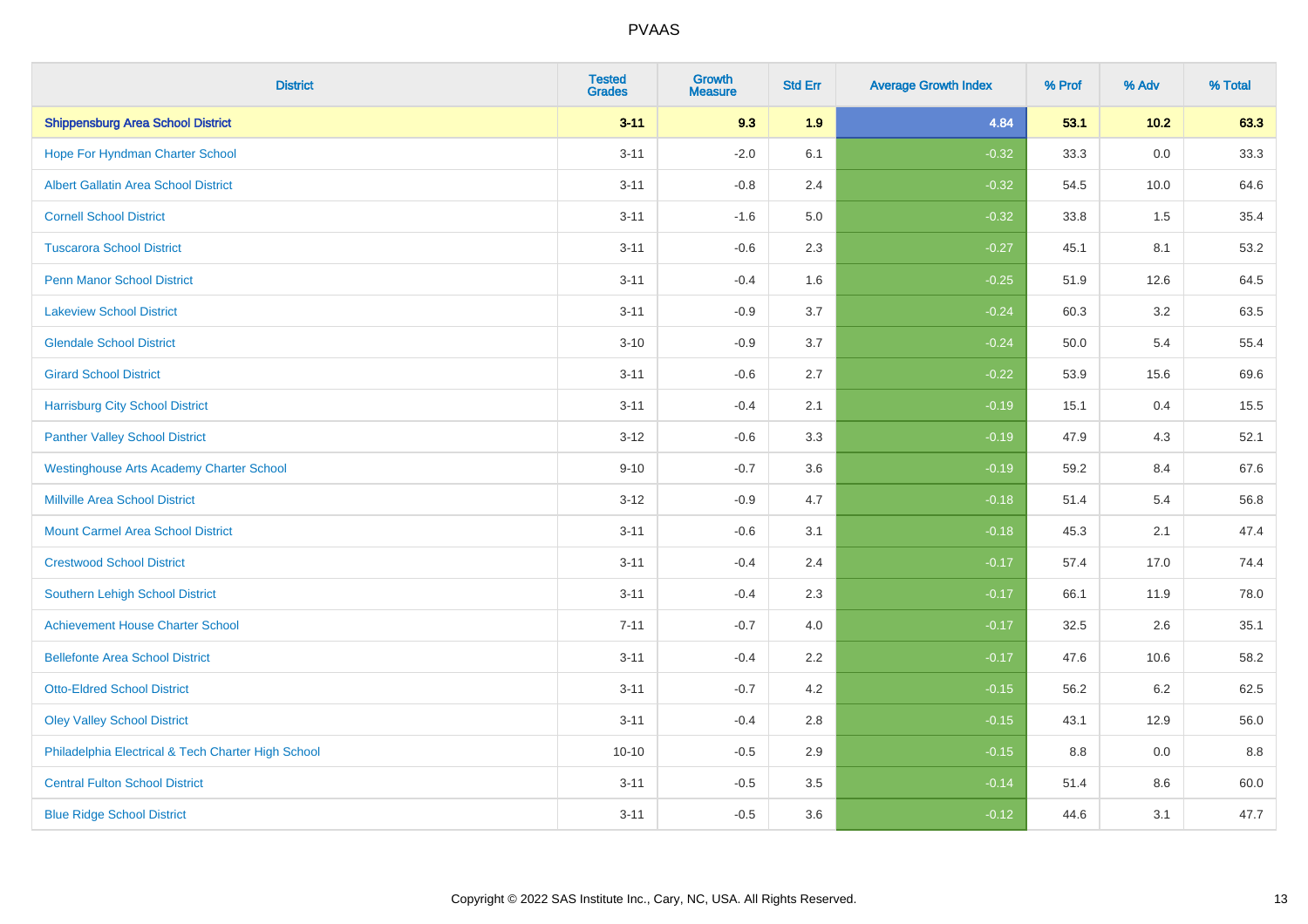| <b>District</b>                          | <b>Tested</b><br><b>Grades</b> | Growth<br><b>Measure</b> | <b>Std Err</b> | <b>Average Growth Index</b> | % Prof | % Adv   | % Total |
|------------------------------------------|--------------------------------|--------------------------|----------------|-----------------------------|--------|---------|---------|
| <b>Shippensburg Area School District</b> | $3 - 11$                       | 9.3                      | 1.9            | 4.84                        | 53.1   | $10.2$  | 63.3    |
| New Kensington-Arnold School District    | $3 - 11$                       | $-0.4$                   | 3.8            | $-0.10$                     | 40.7   | 3.7     | 44.4    |
| <b>Chester-Upland School District</b>    | $3 - 11$                       | $-0.3$                   | 2.7            | $-0.09$                     | 13.8   | $0.8\,$ | 14.6    |
| <b>Warren County School District</b>     | $3 - 11$                       | $-0.1$                   | 1.8            | $-0.06$                     | 37.2   | 5.3     | 42.6    |
| <b>Mercer Area School District</b>       | $3 - 11$                       | $-0.2$                   | 3.3            | $-0.06$                     | 56.0   | 8.0     | 64.0    |
| <b>Avella Area School District</b>       | $3 - 12$                       | $-0.3$                   | 4.7            | $-0.05$                     | 49.3   | 14.5    | 63.8    |
| <b>Kutztown Area School District</b>     | $3 - 12$                       | $-0.2$                   | 3.2            | $-0.05$                     | 55.4   | 13.3    | 68.7    |
| <b>Susquenita School District</b>        | $3 - 11$                       | $-0.1$                   | 2.8            | $-0.01$                     | 47.7   | 10.1    | 57.8    |
| Penn Cambria School District             | $3 - 11$                       | $-0.0$                   | 2.7            | $-0.01$                     | 61.5   | 7.7     | 69.2    |
| <b>Wilkes-Barre Area School District</b> | $3 - 11$                       | 0.1                      | 3.2            | 0.02                        | 35.5   | 5.4     | 40.9    |
| East Stroudsburg Area School District    | $3 - 11$                       | 0.1                      | 1.6            | 0.05                        | 45.8   | 7.8     | 53.6    |
| <b>West Branch Area School District</b>  | $3 - 11$                       | 0.2                      | 3.8            | 0.05                        | 47.2   | 1.9     | 49.1    |
| <b>Hempfield School District</b>         | $3 - 11$                       | 0.1                      | 1.4            | 0.08                        | 58.2   | 9.9     | 68.2    |
| Insight PA Cyber Charter School          | $3 - 11$                       | 0.7                      | 5.7            | 0.12                        | 50.0   | 4.8     | 54.8    |
| <b>Danville Area School District</b>     | $3 - 11$                       | 0.4                      | 2.6            | 0.15                        | 57.4   | 18.4    | 75.7    |
| <b>Smethport Area School District</b>    | $3 - 12$                       | 0.6                      | 3.9            | 0.15                        | 37.0   | 1.8     | 38.9    |
| Northern Lebanon School District         | $3 - 11$                       | 0.4                      | 2.5            | 0.15                        | 28.0   | 3.0     | 31.0    |
| <b>Brockway Area School District</b>     | $3 - 11$                       | 0.6                      | 3.6            | 0.16                        | 49.2   | 7.7     | 56.9    |
| <b>Reynolds School District</b>          | $3 - 10$                       | $0.5\,$                  | 3.4            | 0.16                        | 52.1   | 7.0     | 59.2    |
| <b>Jersey Shore Area School District</b> | $3 - 11$                       | 0.5                      | 2.6            | 0.21                        | 47.1   | 9.2     | 56.2    |
| <b>Bloomsburg Area School District</b>   | $3 - 10$                       | 0.7                      | 3.0            | 0.23                        | 55.9   | 11.8    | 67.6    |
| <b>Greenville Area School District</b>   | $3 - 11$                       | 0.7                      | 2.9            | 0.26                        | 53.4   | 6.9     | 60.3    |
| <b>Greater Latrobe School District</b>   | $3 - 11$                       | 0.6                      | 1.9            | 0.31                        | 55.5   | 14.1    | 69.5    |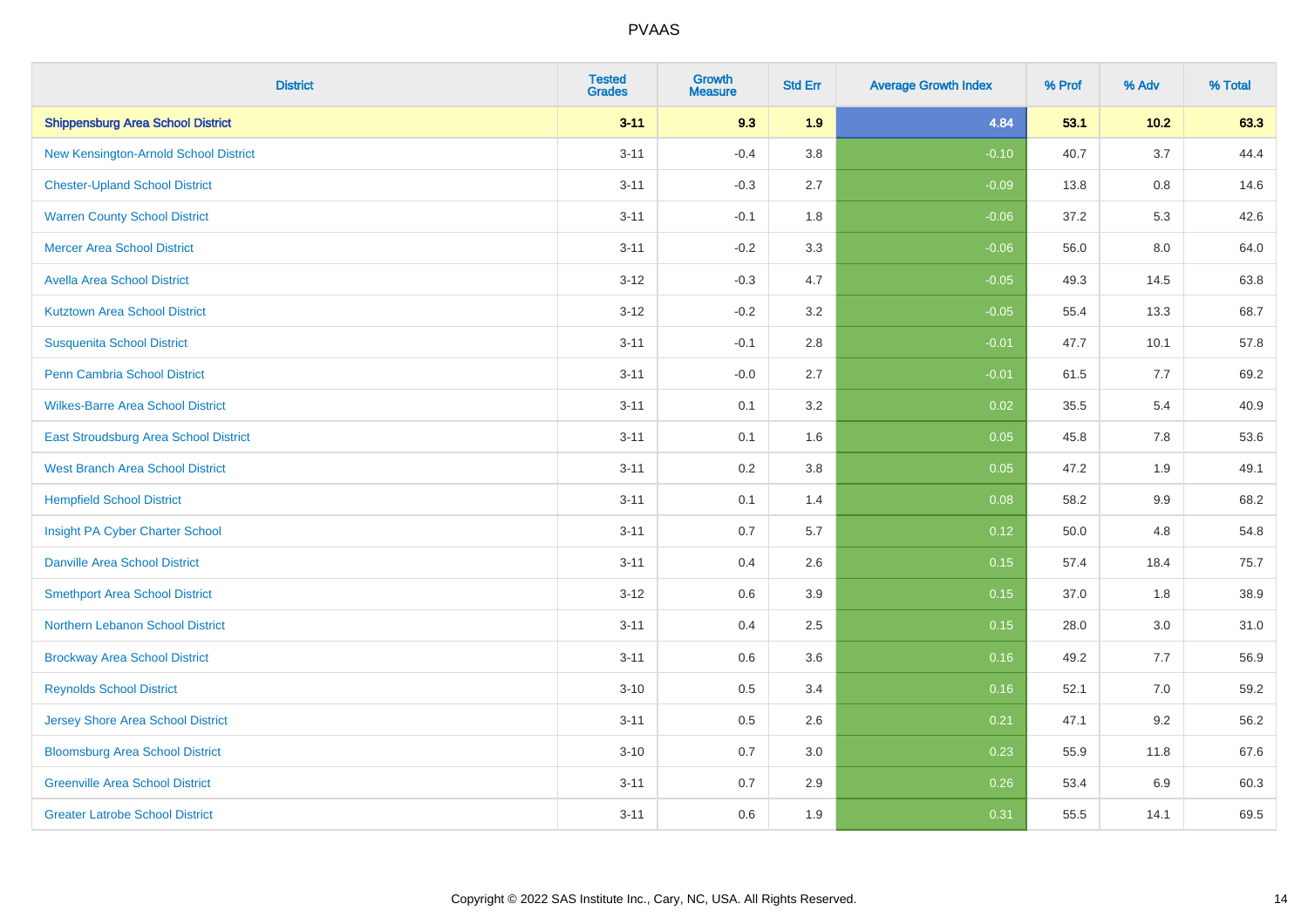| <b>District</b>                               | <b>Tested</b><br><b>Grades</b> | Growth<br><b>Measure</b> | <b>Std Err</b> | <b>Average Growth Index</b> | % Prof | % Adv   | % Total |
|-----------------------------------------------|--------------------------------|--------------------------|----------------|-----------------------------|--------|---------|---------|
| <b>Shippensburg Area School District</b>      | $3 - 11$                       | 9.3                      | 1.9            | 4.84                        | 53.1   | $10.2$  | 63.3    |
| Lehigh Valley Academy Regional Charter School | $3 - 11$                       | 0.7                      | 2.3            | 0.32                        | 46.3   | $5.0\,$ | 51.4    |
| <b>Lower Dauphin School District</b>          | $3 - 11$                       | 0.6                      | 1.9            | 0.33                        | 49.2   | 12.6    | 61.8    |
| <b>Wyomissing Area School District</b>        | $3 - 12$                       | 0.8                      | 2.6            | 0.33                        | 55.7   | 17.6    | 73.3    |
| <b>Mastery Charter School - Thomas Campus</b> | $3 - 10$                       | 2.1                      | 6.2            | 0.33                        | 28.6   | 0.0     | 28.6    |
| <b>Wallingford-Swarthmore School District</b> | $3 - 10$                       | 0.9                      | 2.4            | 0.38                        | 64.4   | 22.7    | 87.1    |
| <b>Gateway School District</b>                | $3 - 11$                       | $0.8\,$                  | 2.2            | 0.38                        | 52.1   | 13.8    | 65.9    |
| <b>Lakeland School District</b>               | $3 - 11$                       | 1.1                      | 2.8            | 0.38                        | 48.6   | 3.7     | 52.3    |
| South Eastern School District                 | $3 - 11$                       | 0.9                      | 2.4            | 0.39                        | 54.8   | $6.6\,$ | 61.4    |
| <b>Tussey Mountain School District</b>        | $3 - 12$                       | 1.5                      | 3.7            | 0.40                        | 38.6   | 1.8     | 40.4    |
| <b>Newport School District</b>                | $3 - 12$                       | 1.4                      | 3.5            | 0.41                        | 51.5   | 10.3    | 61.8    |
| <b>Galeton Area School District</b>           | $3 - 11$                       | 2.2                      | 5.3            | 0.42                        | 41.3   | 4.4     | 45.6    |
| Mastery Charter High School-Lenfest Campus    | $7 - 11$                       | 2.5                      | 5.7            | 0.43                        | 40.0   | 0.0     | 40.0    |
| <b>Union Area School District</b>             | $3 - 11$                       | 1.9                      | 4.3            | 0.44                        | 61.5   | 0.0     | 61.5    |
| <b>Roberto Clemente Charter School</b>        | $3 - 12$                       | 2.2                      | 4.9            | 0.45                        | 27.5   | 5.0     | 32.5    |
| <b>Purchase Line School District</b>          | $3 - 12$                       | 1.7                      | 3.5            | 0.47                        | 43.1   | 5.4     | 48.5    |
| <b>Upper Adams School District</b>            | $3 - 11$                       | 1.3                      | 2.9            | 0.47                        | 55.2   | 8.6     | 63.8    |
| <b>Hanover Area School District</b>           | $3 - 11$                       | 2.2                      | 4.6            | 0.48                        | 42.9   | 5.7     | 48.6    |
| <b>Radnor Township School District</b>        | $3 - 12$                       | 1.0                      | 2.1            | 0.50                        | 65.0   | 23.2    | 88.2    |
| <b>Union School District</b>                  | $3 - 12$                       | 2.3                      | 4.2            | 0.54                        | 32.6   | 7.0     | 39.5    |
| <b>Schuylkill Valley School District</b>      | $3 - 11$                       | 1.4                      | 2.5            | 0.56                        | 55.1   | 10.2    | 65.3    |
| <b>Forbes Road School District</b>            | $3 - 11$                       | $2.8\,$                  | 5.1            | 0.56                        | 41.4   | 10.3    | 51.7    |
| <b>Commodore Perry School District</b>        | $3 - 11$                       | 3.2                      | 5.5            | 0.58                        | 58.3   | 0.0     | 58.3    |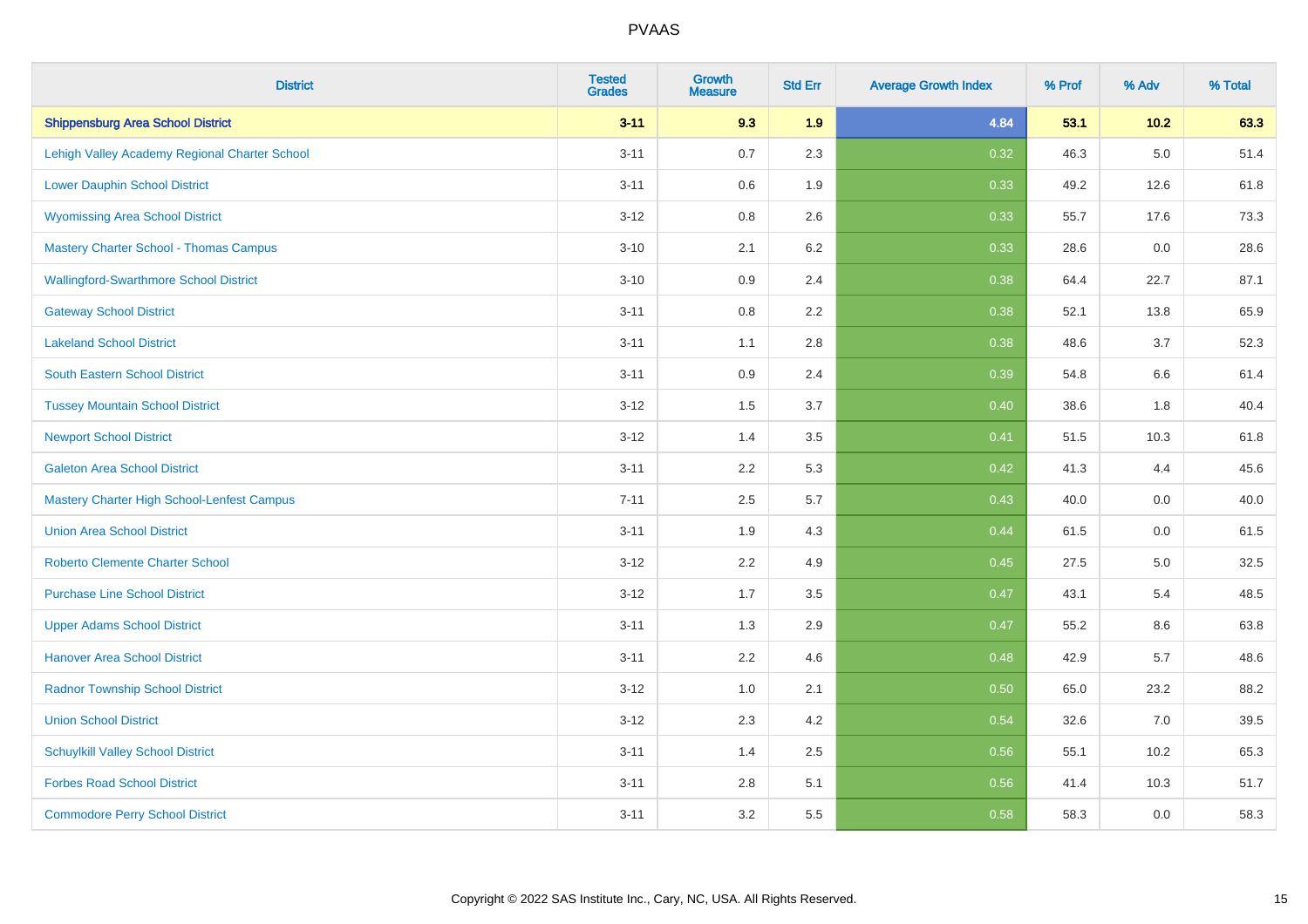| <b>District</b>                                | <b>Tested</b><br><b>Grades</b> | <b>Growth</b><br><b>Measure</b> | <b>Std Err</b> | <b>Average Growth Index</b> | % Prof | % Adv   | % Total |
|------------------------------------------------|--------------------------------|---------------------------------|----------------|-----------------------------|--------|---------|---------|
| <b>Shippensburg Area School District</b>       | $3 - 11$                       | 9.3                             | 1.9            | 4.84                        | 53.1   | 10.2    | 63.3    |
| <b>Laurel School District</b>                  | $3 - 11$                       | 1.8                             | 3.1            | 0.59                        | 70.1   | 2.3     | 72.4    |
| <b>United School District</b>                  | $3 - 11$                       | 2.1                             | 3.4            | 0.63                        | 60.3   | $6.6\,$ | 66.9    |
| <b>Athens Area School District</b>             | $3 - 11$                       | 1.6                             | 2.5            | 0.64                        | 46.9   | 7.6     | 54.5    |
| <b>Harmony Area School District</b>            | $3 - 10$                       | 4.5                             | 6.3            | 0.72                        | 33.3   | 13.3    | 46.7    |
| <b>Southeastern Greene School District</b>     | $3 - 10$                       | 3.3                             | 4.6            | 0.72                        | 57.6   | 6.1     | 63.6    |
| Urban Pathways 6-12 Charter School             | $6 - 11$                       | 4.8                             | 6.4            | 0.75                        | 28.6   | 0.0     | 28.6    |
| <b>Camp Hill School District</b>               | $3 - 12$                       | 2.3                             | 3.0            | 0.78                        | 53.6   | 17.5    | 71.1    |
| <b>Marple Newtown School District</b>          | $3 - 11$                       | 2.0                             | 2.4            | 0.81                        | 57.6   | 12.8    | 70.4    |
| <b>Mcguffey School District</b>                | $3 - 11$                       | 2.1                             | 2.6            | 0.81                        | 57.7   | 3.1     | 60.8    |
| North Clarion County School District           | $3 - 12$                       | 3.7                             | 4.3            | 0.85                        | 67.5   | 15.0    | 82.5    |
| West Jefferson Hills School District           | $3 - 11$                       | 1.8                             | 2.1            | 0.88                        | 55.7   | 20.8    | 76.4    |
| South Fayette Township School District         | $3 - 11$                       | 1.7                             | 2.0            | 0.88                        | 61.0   | 26.5    | 87.6    |
| <b>Bedford Area School District</b>            | $3 - 11$                       | 2.5                             | 2.6            | 0.93                        | 48.5   | 10.0    | 58.5    |
| Northwestern Lehigh School District            | $3 - 11$                       | 2.2                             | 2.3            | 0.93                        | 53.3   | 9.7     | 63.0    |
| <b>Keystone School District</b>                | $3 - 11$                       | 3.1                             | 3.3            | 0.94                        | 50.6   | 6.5     | 57.1    |
| <b>Baldwin-Whitehall School District</b>       | $3 - 11$                       | 1.8                             | 1.9            | 0.94                        | 58.6   | 8.6     | 67.1    |
| <b>Clairton City School District</b>           | $3 - 11$                       | 3.5                             | 3.7            | 0.95                        | 13.4   | 0.0     | 13.4    |
| <b>Lower Moreland Township School District</b> | $3 - 11$                       | 2.0                             | 2.2            | 0.95                        | 62.8   | 17.0    | 79.8    |
| <b>Berlin Brothersvalley School District</b>   | $3 - 11$                       | 4.0                             | 4.2            | 0.96                        | 48.8   | 14.0    | 62.8    |
| <b>Hopewell Area School District</b>           | $3 - 11$                       | 2.6                             | 2.7            | 0.97                        | 58.4   | 4.0     | 62.4    |
| <b>Bensalem Township School District</b>       | $3 - 11$                       | 1.6                             | 1.6            | 0.98                        | 38.8   | 8.3     | 47.1    |
| Lehigh Career & Technical Institute            | $10 - 12$                      | 5.6                             | 5.6            | 0.99                        | 78.3   | 0.0     | 78.3    |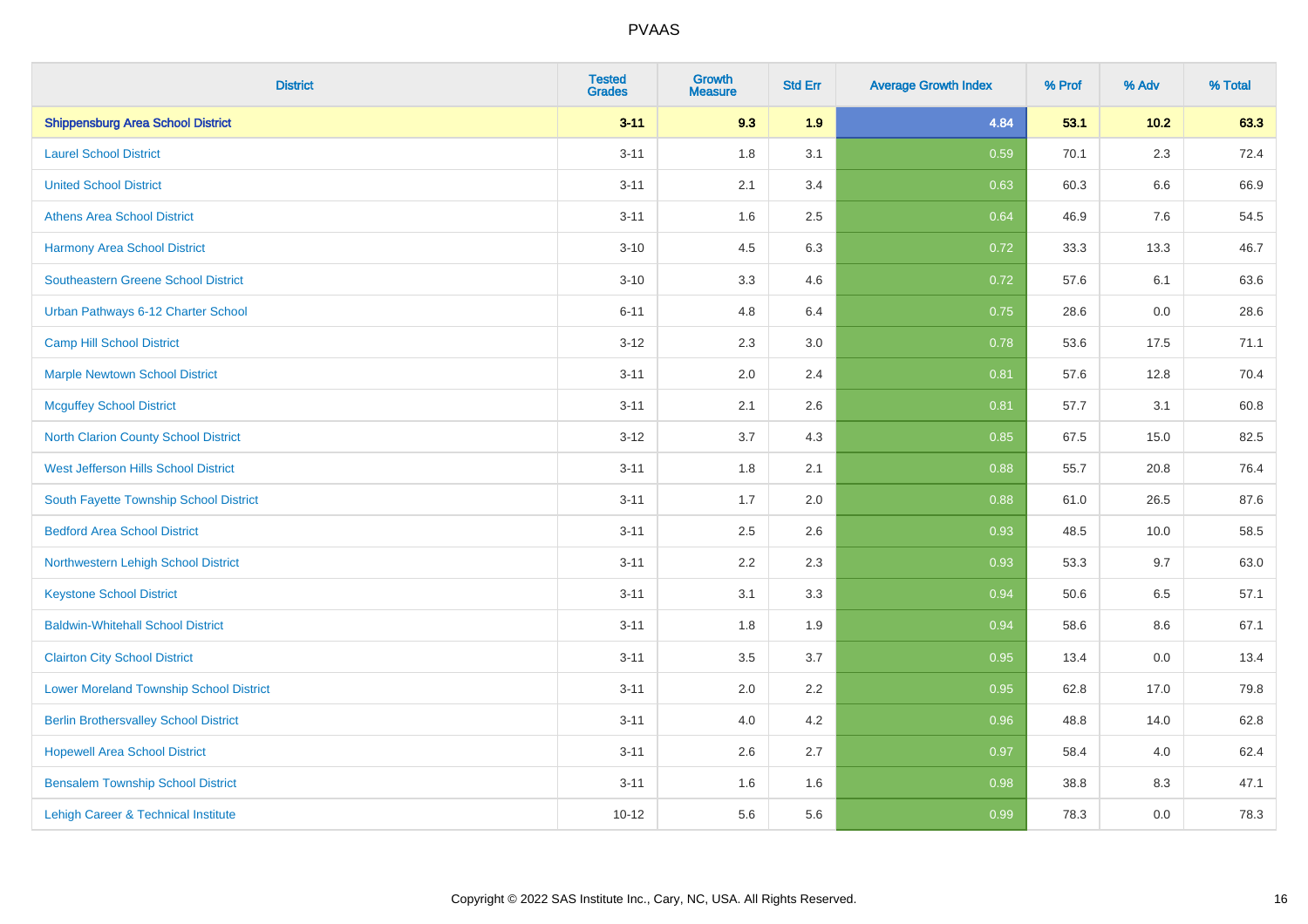| <b>District</b>                                | <b>Tested</b><br><b>Grades</b> | <b>Growth</b><br><b>Measure</b> | <b>Std Err</b> | <b>Average Growth Index</b> | % Prof | % Adv  | % Total |
|------------------------------------------------|--------------------------------|---------------------------------|----------------|-----------------------------|--------|--------|---------|
| <b>Shippensburg Area School District</b>       | $3 - 11$                       | 9.3                             | 1.9            | 4.84                        | 53.1   | $10.2$ | 63.3    |
| <b>Mastery Charter School - Pickett Campus</b> | $6 - 10$                       | 5.6                             | 5.7            | 1.00                        | 27.8   | 0.0    | 27.8    |
| <b>Tunkhannock Area School District</b>        | $3 - 11$                       | 2.3                             | 2.2            | 1.01                        | 44.9   | 9.6    | 54.6    |
| <b>Manheim Central School District</b>         | $3 - 11$                       | 2.1                             | 2.1            | 1.01                        | 53.2   | 11.6   | 64.8    |
| <b>Franklin Regional School District</b>       | $3 - 11$                       | 2.0                             | 1.9            | 1.02                        | 66.7   | 15.5   | 82.1    |
| <b>Williamsport Area School District</b>       | $3 - 11$                       | 1.9                             | 1.8            | 1.04                        | 44.1   | 12.8   | 56.9    |
| <b>General Mclane School District</b>          | $3 - 11$                       | 3.1                             | 2.9            | 1.07                        | 62.3   | 4.9    | 67.2    |
| Meyersdale Area School District                | $3 - 11$                       | 4.2                             | 4.0            | 1.07                        | 43.1   | 6.9    | 50.0    |
| Leechburg Area School District                 | $3 - 11$                       | 4.4                             | 4.0            | 1.09                        | 47.8   | 19.6   | 67.4    |
| Morrisville Borough School District            | $3 - 11$                       | 4.8                             | 4.3            | $1.10$                      | 30.2   | 2.3    | 32.6    |
| <b>Tidioute Community Charter School</b>       | $3 - 11$                       | 5.7                             | 5.1            | 1.11                        | 34.4   | 21.9   | 56.2    |
| <b>Esperanza Cyber Charter School</b>          | $3 - 11$                       | 7.1                             | 6.1            | 1.16                        | 9.1    | 0.0    | 9.1     |
| <b>Central Cambria School District</b>         | $3 - 11$                       | 3.0                             | 2.5            | 1.17                        | 56.2   | 9.7    | 66.0    |
| <b>Shanksville-Stonycreek School District</b>  | $3 - 10$                       | 7.0                             | 5.9            | 1.20                        | 64.7   | 17.6   | 82.4    |
| <b>Port Allegany School District</b>           | $3 - 11$                       | 4.4                             | 3.6            | 1.21                        | 28.1   | 9.4    | 37.5    |
| <b>Halifax Area School District</b>            | $3 - 11$                       | 4.7                             | 3.9            | 1.22                        | 61.5   | 9.6    | 71.2    |
| <b>Woodland Hills School District</b>          | $3 - 12$                       | 3.2                             | 2.6            | 1.22                        | 31.4   | 3.6    | 35.0    |
| <b>Line Mountain School District</b>           | $3 - 11$                       | 4.1                             | 3.2            | 1.27                        | 52.9   | 9.2    | 62.1    |
| <b>Donegal School District</b>                 | $3 - 12$                       | 3.1                             | 2.4            | 1.29                        | 60.6   | 9.1    | 69.7    |
| <b>Fairview School District</b>                | $3 - 11$                       | 3.4                             | 2.6            | 1.32                        | 57.2   | 17.6   | 74.8    |
| <b>Spring Cove School District</b>             | $3 - 11$                       | 3.4                             | 2.5            | 1.33                        | 47.8   | 12.7   | 60.4    |
| <b>Ligonier Valley School District</b>         | $3 - 11$                       | 4.2                             | 3.1            | 1.34                        | 59.1   | 10.3   | 69.5    |
| Mastery Charter School - Shoemaker Campus      | $7 - 10$                       | 4.1                             | 3.0            | 1.34                        | 20.9   | 3.3    | 24.2    |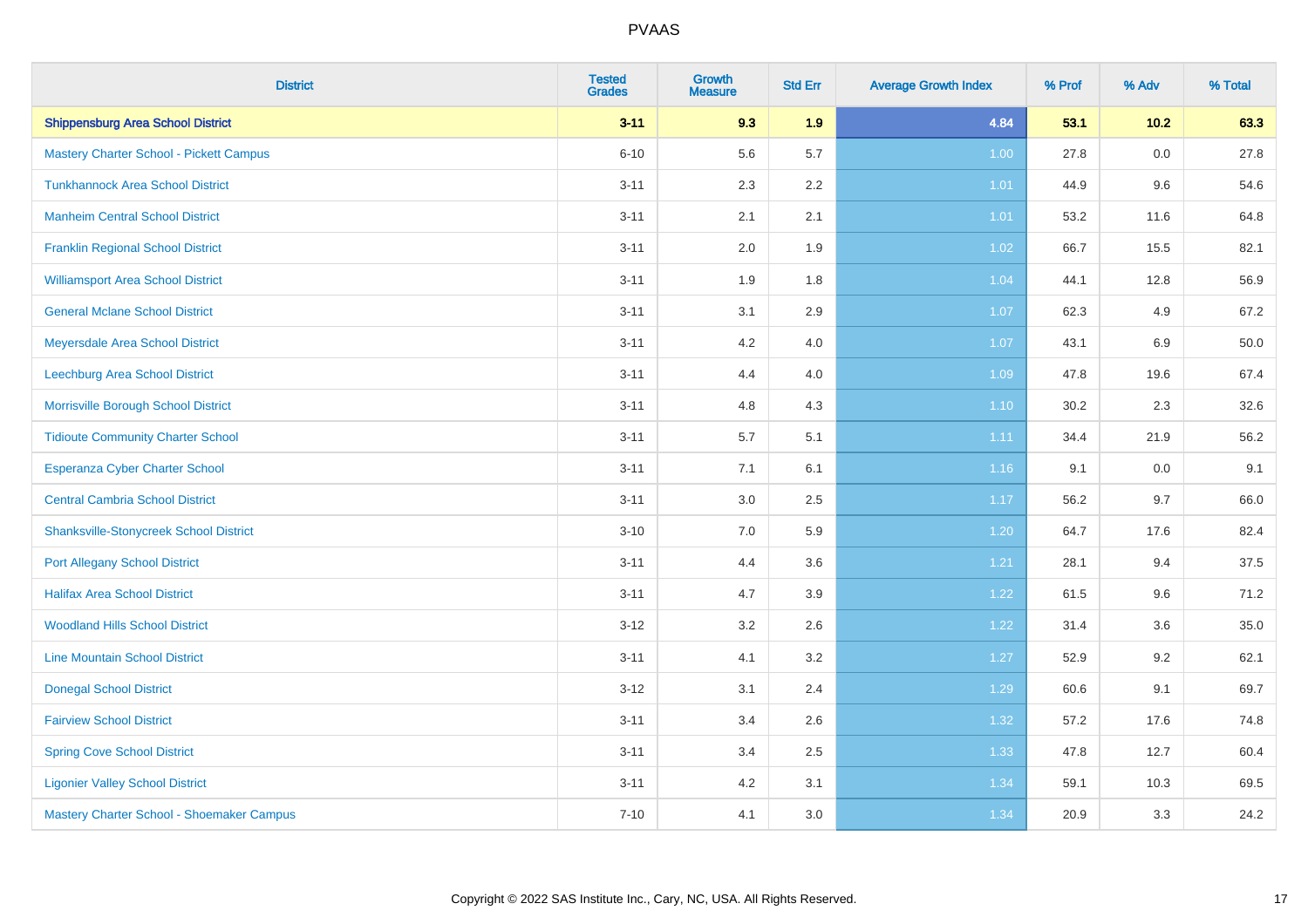| <b>District</b>                                    | <b>Tested</b><br><b>Grades</b> | <b>Growth</b><br><b>Measure</b> | <b>Std Err</b> | <b>Average Growth Index</b> | % Prof | % Adv  | % Total |
|----------------------------------------------------|--------------------------------|---------------------------------|----------------|-----------------------------|--------|--------|---------|
| <b>Shippensburg Area School District</b>           | $3 - 11$                       | 9.3                             | 1.9            | 4.84                        | 53.1   | $10.2$ | 63.3    |
| <b>Pottsgrove School District</b>                  | $3 - 11$                       | $2.8\,$                         | 2.0            | 1.35                        | 44.0   | 10.0   | 53.9    |
| <b>MaST Community Charter School II</b>            | $3 - 10$                       | 4.4                             | 3.2            | 1.37                        | 28.4   | 3.4    | 31.8    |
| <b>West York Area School District</b>              | $3 - 12$                       | 3.2                             | 2.3            | 1.38                        | 53.8   | 4.4    | 58.2    |
| Capital Area School for the Arts Charter School    | $9 - 11$                       | 5.8                             | 4.1            | 1.39                        | 59.3   | 18.6   | 78.0    |
| <b>KIPP Dubois Charter School</b>                  | $9 - 10$                       | 4.7                             | 3.3            | 1.40                        | 31.0   | 1.4    | 32.4    |
| <b>Lincoln Park Performing Arts Charter School</b> | $7 - 11$                       | 3.6                             | 2.5            | $1.42$                      | 59.6   | 14.7   | 74.3    |
| <b>Methacton School District</b>                   | $3 - 11$                       | 2.5                             | 1.7            | 1.43                        | 62.5   | 16.4   | 79.0    |
| <b>Towanda Area School District</b>                | $3 - 11$                       | 4.0                             | 2.8            | 1.44                        | 39.4   | 6.6    | 46.0    |
| <b>Punxsutawney Area School District</b>           | $3 - 11$                       | 4.2                             | 2.9            | $1.45$                      | 55.0   | 5.5    | 60.6    |
| <b>Everett Area School District</b>                | $3 - 11$                       | 5.0                             | 3.4            | 1.47                        | 60.5   | 1.3    | 61.8    |
| New Brighton Area School District                  | $3 - 11$                       | 4.6                             | 3.1            | $1.47$                      | 60.9   | 5.8    | 66.7    |
| <b>Loyalsock Township School District</b>          | $3 - 12$                       | 4.2                             | 2.8            | 1.47                        | 54.3   | 2.1    | 56.4    |
| <b>Burrell School District</b>                     | $3 - 11$                       | 4.5                             | 3.1            | 1.48                        | 58.5   | 13.8   | 72.3    |
| <b>Warrior Run School District</b>                 | $3 - 11$                       | 4.6                             | 3.0            | 1.51                        | 40.9   | 8.1    | 49.0    |
| <b>Armstrong School District</b>                   | $3 - 11$                       | 2.6                             | 1.7            | 1.53                        | 51.5   | 6.1    | 57.6    |
| South Butler County School District                | $3 - 10$                       | 3.9                             | 2.5            | 1.54                        | 53.1   | 16.6   | 69.7    |
| <b>Pleasant Valley School District</b>             | $3 - 11$                       | 3.1                             | 2.0            | 1.57                        | 57.2   | 5.5    | 62.8    |
| <b>Hermitage School District</b>                   | $3 - 12$                       | 3.8                             | 2.4            | 1.60                        | 57.5   | 9.3    | 66.8    |
| Esperanza Academy Charter School                   | $4 - 11$                       | 4.0                             | 2.5            | 1.61                        | 32.4   | 0.7    | 33.1    |
| Millersburg Area School District                   | $3 - 11$                       | 6.2                             | $3.8\,$        | 1.63                        | 51.8   | 7.4    | 59.3    |
| <b>Conrad Weiser Area School District</b>          | $3 - 11$                       | 3.6                             | 2.2            | 1.63                        | 52.1   | 2.1    | 54.2    |
| Allegheny-Clarion Valley School District           | $3 - 10$                       | 7.8                             | 4.7            | 1.65                        | 53.3   | 3.3    | 56.7    |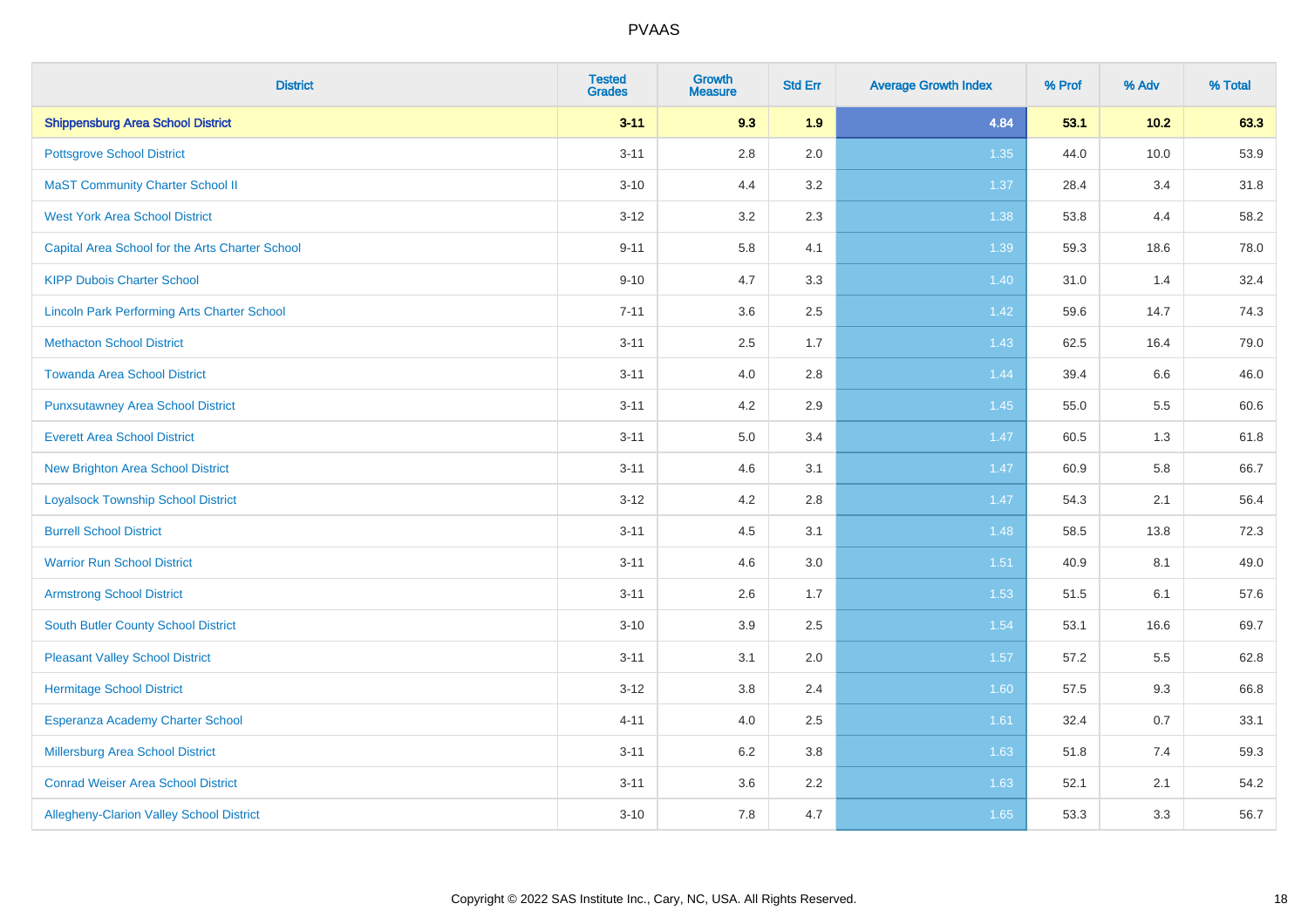| <b>District</b>                             | <b>Tested</b><br><b>Grades</b> | <b>Growth</b><br><b>Measure</b> | <b>Std Err</b> | <b>Average Growth Index</b> | % Prof | % Adv | % Total  |
|---------------------------------------------|--------------------------------|---------------------------------|----------------|-----------------------------|--------|-------|----------|
| <b>Shippensburg Area School District</b>    | $3 - 11$                       | 9.3                             | 1.9            | 4.84                        | 53.1   | 10.2  | 63.3     |
| <b>Central Bucks School District</b>        | $3 - 11$                       | 1.6                             | 0.9            | 1.66                        | 63.0   | 16.8  | 79.8     |
| <b>Oswayo Valley School District</b>        | $3 - 12$                       | 8.5                             | 5.0            | 1.68                        | 50.0   | 16.7  | 66.7     |
| <b>Reach Cyber Charter School</b>           | $3 - 11$                       | 8.1                             | 4.7            | 1.72                        | 42.4   | 4.6   | 47.0     |
| <b>Northgate School District</b>            | $3 - 11$                       | 6.3                             | 3.6            | 1.73                        | 53.3   | 16.7  | 70.0     |
| <b>Bentworth School District</b>            | $3 - 11$                       | 5.7                             | 3.2            | 1.75                        | 44.2   | 19.5  | 63.6     |
| <b>Salisbury Township School District</b>   | $3 - 11$                       | 6.3                             | 3.6            | 1.77                        | 46.2   | 6.6   | 52.8     |
| <b>York Academy Regional Charter School</b> | $3 - 11$                       | 9.0                             | 5.0            | 1.79                        | 55.2   | 0.0   | 55.2     |
| <b>Sto-Rox School District</b>              | $3 - 10$                       | 6.6                             | 3.7            | 1.80                        | 13.4   | 0.0   | 13.4     |
| <b>Laurel Highlands School District</b>     | $3 - 11$                       | 4.3                             | 2.4            | 1.81                        | 44.9   | 9.6   | 54.5     |
| <b>Hanover Public School District</b>       | $3 - 11$                       | 5.2                             | 2.8            | 1.83                        | 52.2   | 14.4  | 66.7     |
| <b>Blacklick Valley School District</b>     | $3 - 11$                       | 8.0                             | 4.3            | 1.85                        | 34.1   | 0.0   | 34.1     |
| <b>Monessen City School District</b>        | $3 - 10$                       | 8.3                             | 4.5            | 1.85                        | 42.9   | 2.9   | 45.7     |
| <b>Uniontown Area School District</b>       | $3 - 11$                       | $6.0\,$                         | 3.2            | 1.87                        | 62.4   | 5.9   | 68.2     |
| <b>Sharon City School District</b>          | $3 - 11$                       | 4.9                             | 2.6            | 1.87                        | 48.2   | 5.3   | 53.4     |
| <b>Steel Valley School District</b>         | $3 - 11$                       | 6.5                             | 3.4            | 1.89                        | 50.7   | 5.6   | 56.3     |
| <b>Western Wayne School District</b>        | $3 - 11$                       | 5.6                             | 2.9            | 1.93                        | 41.3   | 17.4  | 58.7     |
| <b>Pottsville Area School District</b>      | $3 - 12$                       | 4.4                             | 2.3            | 1.94                        | 44.8   | 5.4   | $50.2\,$ |
| <b>Beaver Area School District</b>          | $3 - 10$                       | 4.7                             | 2.4            | 1.94                        | 57.4   | 16.8  | 74.2     |
| <b>West Allegheny School District</b>       | $3-12$                         | 4.0                             | 2.1            | 1.96                        | 63.1   | 15.7  | 78.8     |
| <b>Central Valley School District</b>       | $3 - 10$                       | 4.8                             | 2.4            | 1.98                        | 56.9   | 9.0   | 65.9     |
| Altoona Area School District                | $3 - 12$                       | 3.3                             | 1.6            | 1.99                        | 47.7   | 8.2   | 55.9     |
| <b>Blackhawk School District</b>            | $3 - 11$                       | 4.7                             | 2.3            | 2.01                        | 55.8   | 8.8   | 64.6     |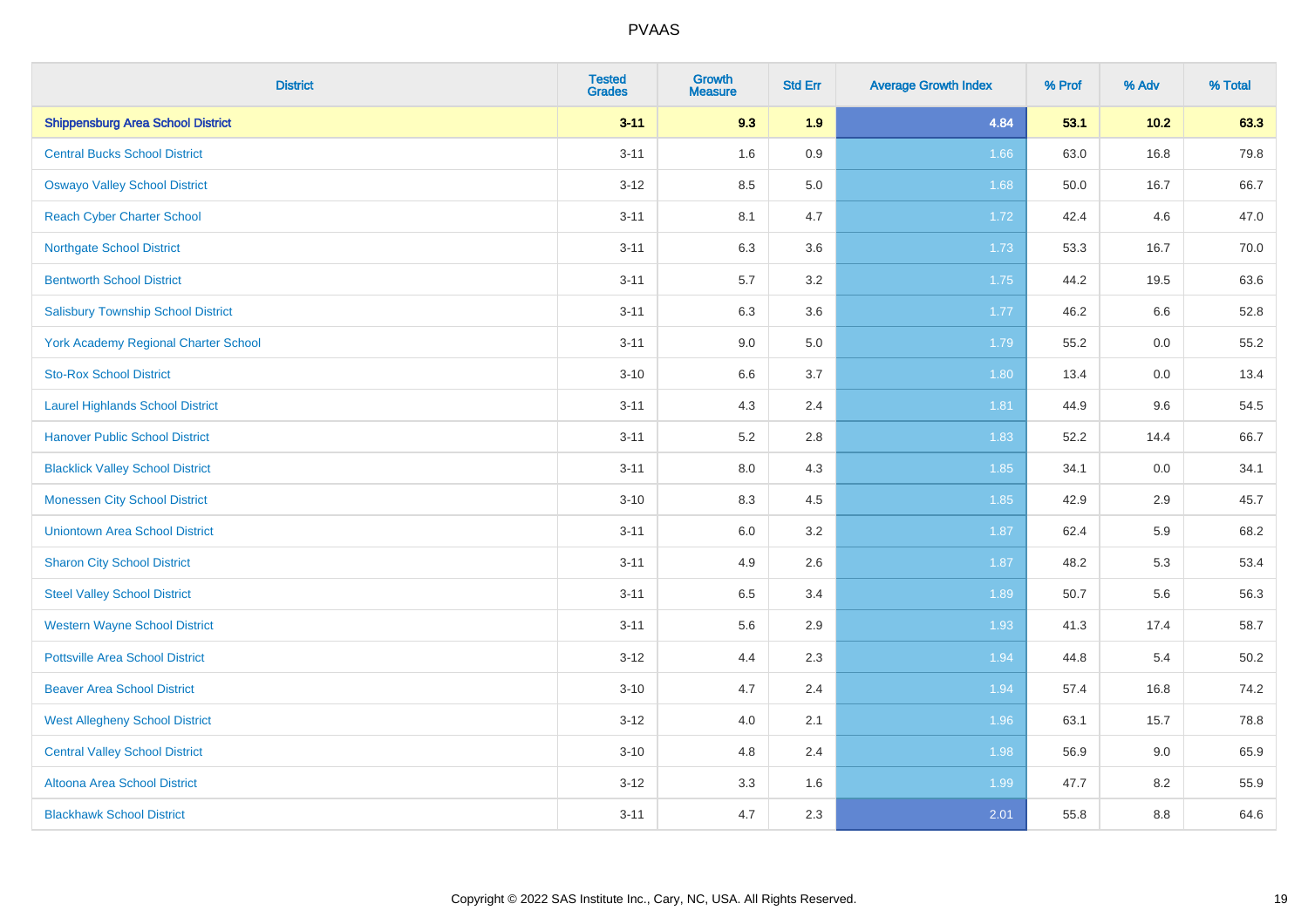| <b>District</b>                                        | <b>Tested</b><br><b>Grades</b> | <b>Growth</b><br><b>Measure</b> | <b>Std Err</b> | <b>Average Growth Index</b> | % Prof | % Adv   | % Total |
|--------------------------------------------------------|--------------------------------|---------------------------------|----------------|-----------------------------|--------|---------|---------|
| <b>Shippensburg Area School District</b>               | $3 - 11$                       | 9.3                             | 1.9            | 4.84                        | 53.1   | $10.2$  | 63.3    |
| <b>Chester Charter Scholars Academy Charter School</b> | $3 - 12$                       | 8.4                             | 4.1            | 2.03                        | 23.4   | 0.0     | 23.4    |
| Dr Robert Ketterer Charter School Inc                  | $6 - 12$                       | 10.1                            | 5.0            | 2.04                        | 14.9   | 0.4     | 15.3    |
| <b>Millcreek Township School District</b>              | $3 - 11$                       | 3.1                             | 1.5            | 2.06                        | 55.6   | 14.2    | 69.7    |
| <b>Coudersport Area School District</b>                | $3 - 11$                       | 7.7                             | 3.7            | 2.06                        | 55.7   | 8.2     | 63.9    |
| <b>Keystone Oaks School District</b>                   | $3 - 11$                       | 5.5                             | 2.6            | 2.07                        | 53.2   | 12.1    | 65.4    |
| <b>South Western School District</b>                   | $3 - 12$                       | 3.9                             | 1.9            | 2.08                        | 60.2   | 8.1     | 68.3    |
| <b>Grove City Area School District</b>                 | $3 - 12$                       | 5.1                             | 2.4            | 2.09                        | 36.4   | 16.5    | 52.8    |
| <b>Eastern Lancaster County School District</b>        | $3 - 12$                       | 4.5                             | 2.2            | 2.09                        | 46.3   | 11.4    | 57.6    |
| <b>Muhlenberg School District</b>                      | $3 - 10$                       | 4.0                             | 1.9            | 2.10                        | 34.2   | 2.6     | 36.8    |
| Community Academy Of Philadelphia Charter School       | $3 - 11$                       | 5.8                             | 2.7            | 2.12                        | 26.7   | 0.9     | 27.6    |
| Pennsylvania Leadership Charter School                 | $3 - 11$                       | 4.6                             | 2.2            | 2.13                        | 55.4   | 11.2    | 66.7    |
| <b>Allegheny Valley School District</b>                | $3 - 11$                       | 8.5                             | 3.9            | 2.17                        | 53.1   | 12.2    | 65.3    |
| <b>Carlynton School District</b>                       | $3 - 11$                       | 7.3                             | 3.3            | 2.22                        | 41.0   | 10.5    | 51.6    |
| Pennsylvania Distance Learning Charter School          | $3 - 12$                       | 9.3                             | 4.2            | 2.22                        | 42.2   | 3.1     | 45.3    |
| Lincoln Leadership Academy Charter School              | $3 - 12$                       | 14.2                            | 6.4            | 2.22                        | 23.5   | $0.0\,$ | 23.5    |
| <b>Carbondale Area School District</b>                 | $3 - 10$                       | 7.4                             | 3.3            | 2.25                        | 56.6   | 2.6     | 59.2    |
| <b>Agora Cyber Charter School</b>                      | $3 - 11$                       | 5.8                             | 2.6            | 2.28                        | 42.8   | 6.6     | 49.4    |
| <b>Wilson Area School District</b>                     | $3 - 11$                       | 6.0                             | 2.6            | 2.30                        | 48.7   | 8.5     | 57.2    |
| <b>Brookville Area School District</b>                 | $3 - 11$                       | 6.9                             | 3.0            | 2.30                        | 55.2   | 15.6    | 70.8    |
| <b>Richland School District</b>                        | $3 - 11$                       | 6.7                             | 2.9            | 2.33                        | 62.2   | 19.2    | 81.4    |
| <b>Collegium Charter School</b>                        | $3 - 10$                       | 5.9                             | 2.5            | 2.33                        | 38.1   | 7.9     | 46.0    |
| <b>Governor Mifflin School District</b>                | $3 - 11$                       | 4.1                             | 1.8            | 2.33                        | 42.5   | 7.2     | 49.7    |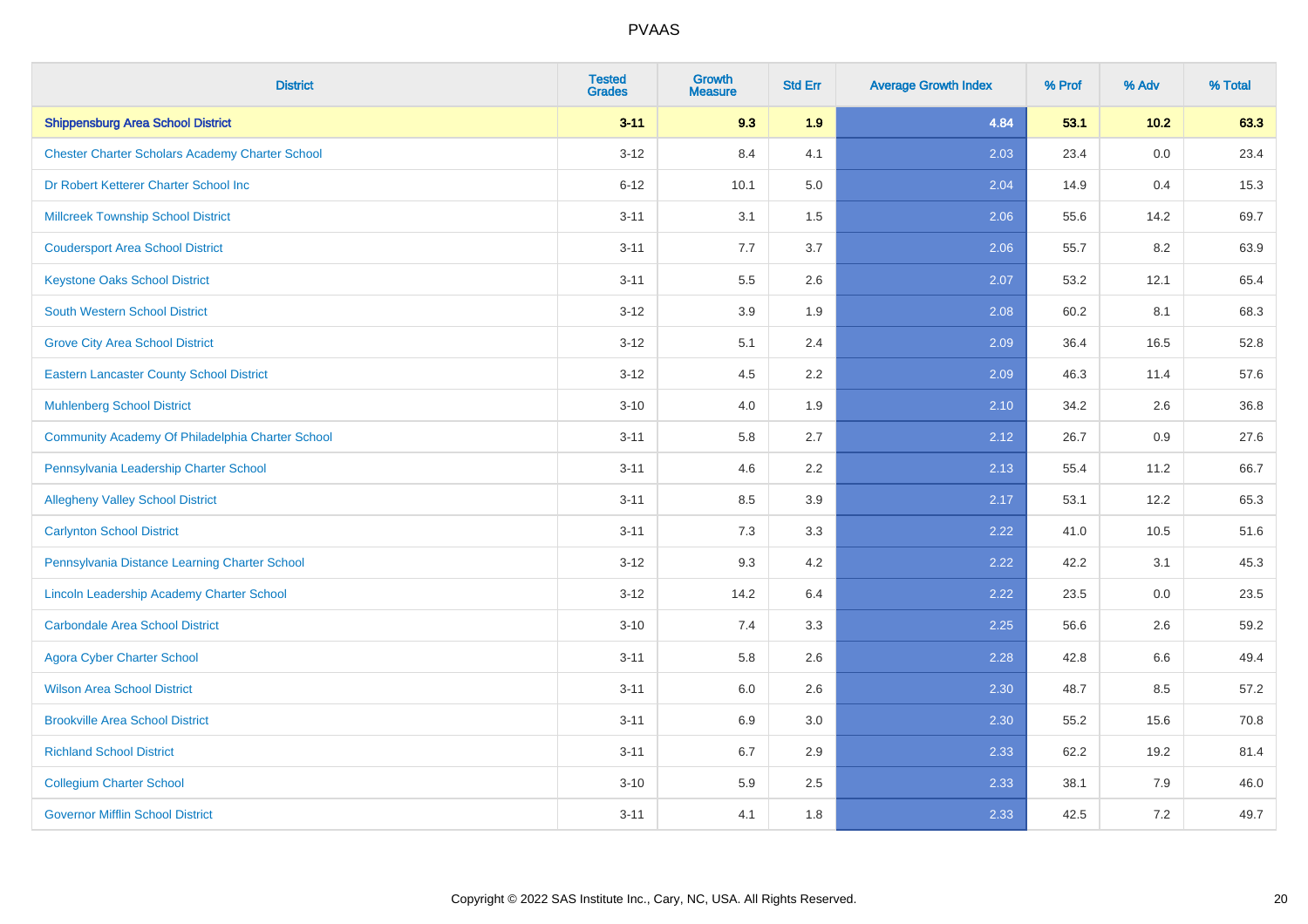| <b>District</b>                             | <b>Tested</b><br><b>Grades</b> | <b>Growth</b><br><b>Measure</b> | <b>Std Err</b> | <b>Average Growth Index</b> | % Prof | % Adv  | % Total |
|---------------------------------------------|--------------------------------|---------------------------------|----------------|-----------------------------|--------|--------|---------|
| <b>Shippensburg Area School District</b>    | $3 - 11$                       | 9.3                             | 1.9            | 4.84                        | 53.1   | $10.2$ | 63.3    |
| <b>Franklin Area School District</b>        | $3 - 11$                       | 6.6                             | 2.8            | 2.34                        | 48.2   | 4.5    | 52.7    |
| <b>Hampton Township School District</b>     | $3 - 11$                       | 5.1                             | 2.2            | 2.35                        | 54.0   | 28.2   | 82.2    |
| <b>New Foundations Charter School</b>       | $3 - 11$                       | 5.4                             | 2.2            | 2.41                        | 47.2   | 2.5    | 49.8    |
| People For People Charter School            | $3 - 12$                       | 13.3                            | 5.5            | 2.43                        | 13.5   | 0.0    | 13.5    |
| <b>Wattsburg Area School District</b>       | $3 - 11$                       | 6.5                             | 2.7            | 2.43                        | 42.7   | 7.6    | 50.3    |
| <b>Belle Vernon Area School District</b>    | $3 - 11$                       | 6.5                             | 2.6            | 2.44                        | 55.6   | 11.1   | 66.7    |
| <b>Belmont Charter School</b>               | $3 - 10$                       | 16.0                            | 6.5            | 2.45                        | 64.3   | 0.0    | 64.3    |
| <b>Bethlehem-Center School District</b>     | $3 - 10$                       | 8.1                             | 3.3            | 2.46                        | 35.1   | 1.4    | 36.5    |
| <b>Wilmington Area School District</b>      | $3 - 11$                       | 7.5                             | 3.0            | 2.48                        | 55.1   | 5.1    | 60.2    |
| <b>Shenandoah Valley School District</b>    | $3 - 11$                       | 9.7                             | 3.9            | 2.49                        | 28.3   | 5.0    | 33.3    |
| 21st Century Cyber Charter School           | $6 - 12$                       | 5.7                             | 2.3            | 2.50                        | 56.7   | 8.3    | 65.0    |
| Northampton Area School District            | $3 - 11$                       | 4.0                             | 1.6            | 2.51                        | 52.3   | 10.8   | 63.1    |
| <b>Clarion Area School District</b>         | $3 - 11$                       | 10.3                            | 4.1            | 2.51                        | 45.4   | 14.6   | 60.0    |
| Renaissance Academy Charter School          | $3 - 11$                       | 8.3                             | 3.3            | 2.54                        | 45.6   | 22.8   | 68.4    |
| New Hope-Solebury School District           | $3 - 11$                       | $7.5\,$                         | 2.9            | 2.57                        | 68.2   | 22.7   | 90.9    |
| <b>Penncrest School District</b>            | $3 - 11$                       | 5.7                             | 2.2            | 2.57                        | 47.2   | 7.1    | 54.3    |
| <b>Kennett Consolidated School District</b> | $3 - 11$                       | 4.8                             | 1.8            | 2.61                        | 52.5   | 10.7   | 63.2    |
| <b>Wyalusing Area School District</b>       | $3 - 12$                       | $8.8\,$                         | 3.3            | 2.68                        | 54.6   | 11.7   | 66.2    |
| <b>Spring Grove Area School District</b>    | $3 - 11$                       | 5.6                             | 2.1            | 2.68                        | 55.1   | 15.0   | 70.1    |
| <b>Multicultural Academy Charter School</b> | $9 - 11$                       | 9.5                             | 3.5            | 2.69                        | 22.0   | 0.0    | 22.0    |
| <b>Homer-Center School District</b>         | $3 - 11$                       | 9.7                             | 3.6            | 2.70                        | 45.1   | 17.2   | 62.3    |
| <b>Mars Area School District</b>            | $3 - 10$                       | 5.7                             | 2.1            | 2.75                        | 57.9   | 18.2   | 76.1    |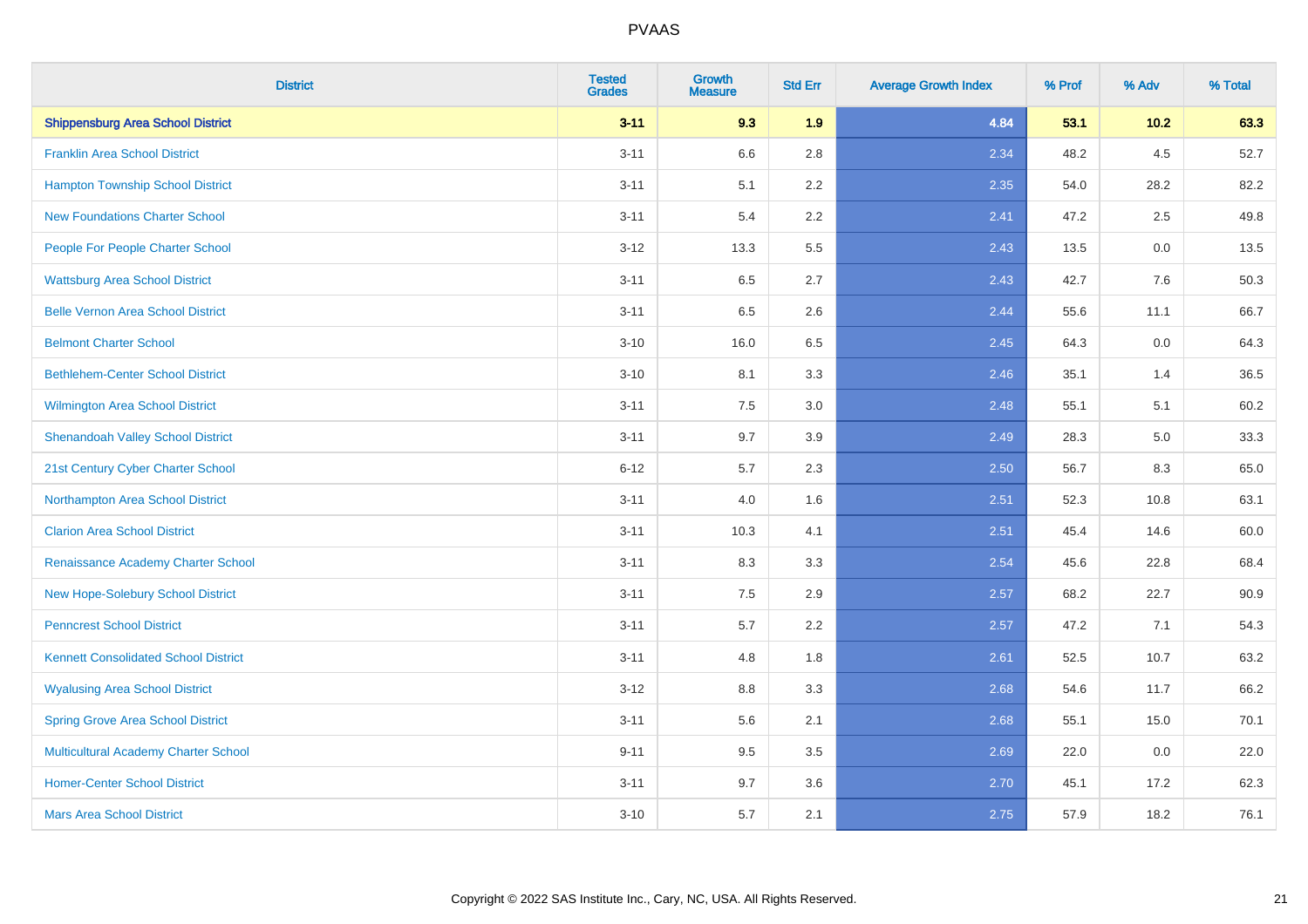| <b>District</b>                                | <b>Tested</b><br><b>Grades</b> | <b>Growth</b><br><b>Measure</b> | <b>Std Err</b> | <b>Average Growth Index</b> | % Prof | % Adv  | % Total |
|------------------------------------------------|--------------------------------|---------------------------------|----------------|-----------------------------|--------|--------|---------|
| <b>Shippensburg Area School District</b>       | $3 - 11$                       | 9.3                             | 1.9            | 4.84                        | 53.1   | $10.2$ | 63.3    |
| <b>Warwick School District</b>                 | $3 - 11$                       | 5.2                             | 1.9            | 2.76                        | 46.4   | 17.0   | 63.3    |
| <b>Peters Township School District</b>         | $3 - 11$                       | 5.0                             | 1.8            | 2.76                        | 59.8   | 26.1   | 85.9    |
| Lehigh Valley Charter High School For The Arts | $9 - 10$                       | $7.3$                           | 2.6            | 2.82                        | 62.3   | 18.2   | 80.5    |
| <b>Jenkintown School District</b>              | $3 - 11$                       | 12.5                            | 4.4            | 2.84                        | 54.6   | 29.6   | 84.1    |
| <b>Hempfield Area School District</b>          | $3 - 12$                       | 4.6                             | 1.6            | 2.86                        | 53.5   | 20.1   | 73.6    |
| Daniel Boone Area School District              | $3 - 12$                       | 5.7                             | 2.0            | 2.88                        | 51.0   | 11.5   | 62.6    |
| <b>Stroudsburg Area School District</b>        | $3 - 11$                       | $5.5\,$                         | 1.9            | 2.88                        | 48.1   | 4.2    | 52.3    |
| <b>Hollidaysburg Area School District</b>      | $3 - 11$                       | 6.0                             | 2.1            | 2.88                        | 57.1   | 12.3   | 69.4    |
| <b>Dover Area School District</b>              | $3 - 12$                       | 6.0                             | 2.1            | 2.94                        | 52.2   | 6.0    | 58.2    |
| Palmyra Area School District                   | $3 - 11$                       | 5.6                             | 1.9            | 2.96                        | 56.4   | 15.6   | 72.0    |
| Montgomery Area School District                | $3 - 11$                       | 10.7                            | 3.6            | 2.96                        | 48.7   | 12.4   | 61.1    |
| <b>Neshaminy School District</b>               | $3 - 11$                       | 4.0                             | 1.3            | 3.02                        | 58.7   | 9.5    | 68.2    |
| Northeastern York School District              | $3 - 11$                       | 5.9                             | 2.0            | 3.03                        | 51.1   | 16.6   | 67.6    |
| Saint Marys Area School District               | $3 - 11$                       | $7.8\,$                         | 2.6            | 3.04                        | 57.0   | 8.2    | 65.2    |
| <b>Northern Cambria School District</b>        | $3 - 11$                       | 10.0                            | 3.3            | 3.04                        | 47.4   | 5.1    | 52.6    |
| <b>Cranberry Area School District</b>          | $3 - 12$                       | 9.2                             | 3.0            | 3.04                        | 47.5   | 10.2   | 57.6    |
| <b>Connellsville Area School District</b>      | $3 - 11$                       | 6.1                             | 2.0            | 3.05                        | 45.4   | 7.8    | 53.2    |
| <b>Ephrata Area School District</b>            | $3 - 11$                       | 5.6                             | 1.8            | 3.12                        | 54.7   | 9.5    | 64.2    |
| <b>Avon Grove Charter School</b>               | $3 - 11$                       | 9.0                             | 2.9            | 3.13                        | 58.8   | 16.7   | 75.5    |
| <b>Bethel Park School District</b>             | $3 - 11$                       | 5.6                             | 1.8            | 3.18                        | 65.3   | 18.6   | 83.9    |
| <b>Jamestown Area School District</b>          | $3 - 11$                       | 13.5                            | 4.2            | 3.19                        | 64.4   | 13.3   | 77.8    |
| <b>Sayre Area School District</b>              | $3 - 11$                       | 11.2                            | 3.5            | 3.20                        | 52.2   | 7.5    | 59.7    |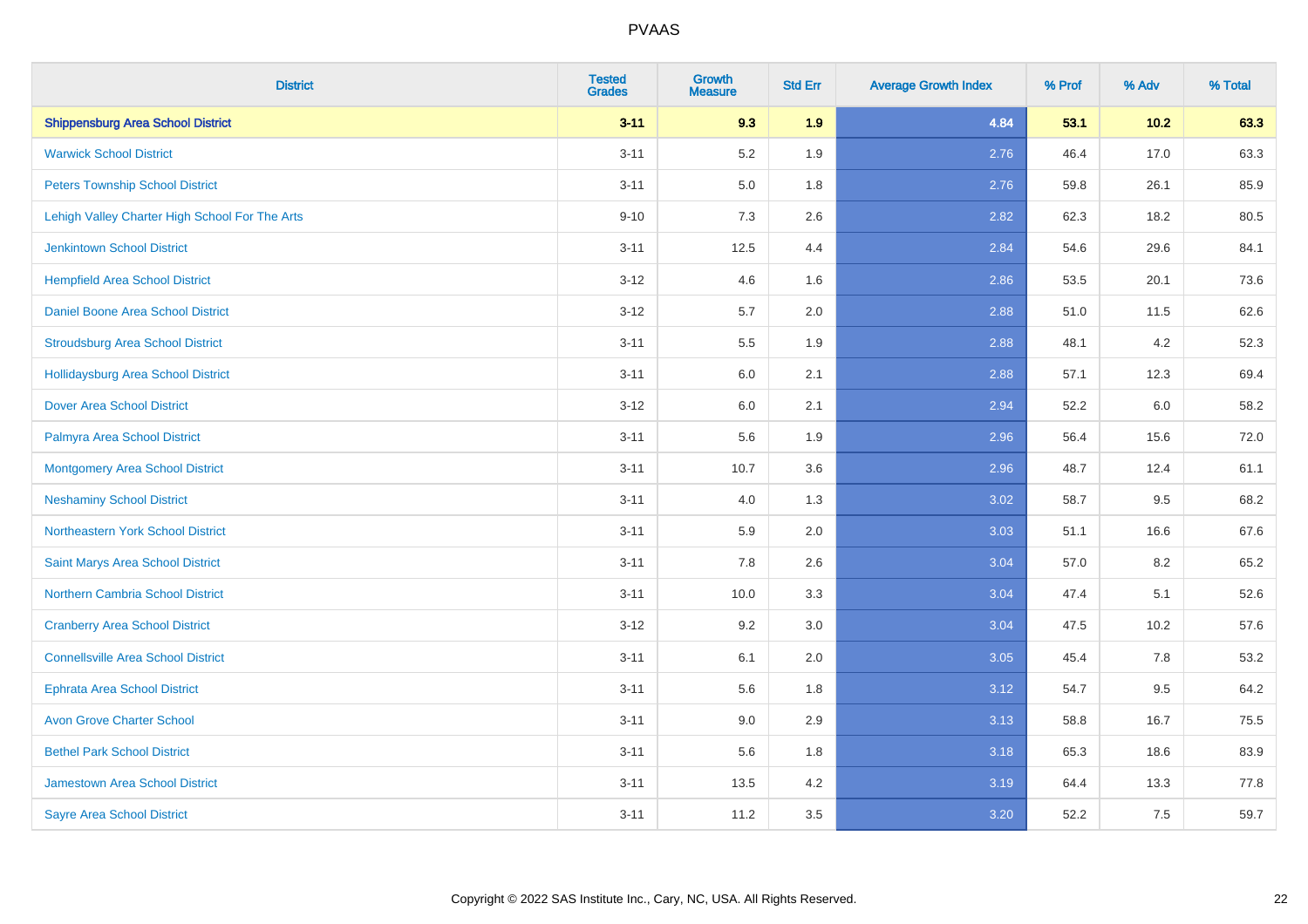| <b>District</b>                                | <b>Tested</b><br><b>Grades</b> | Growth<br><b>Measure</b> | <b>Std Err</b> | <b>Average Growth Index</b> | % Prof | % Adv   | % Total |
|------------------------------------------------|--------------------------------|--------------------------|----------------|-----------------------------|--------|---------|---------|
| <b>Shippensburg Area School District</b>       | $3 - 11$                       | 9.3                      | 1.9            | 4.84                        | 53.1   | 10.2    | 63.3    |
| <b>Wayne Highlands School District</b>         | $3 - 11$                       | 7.8                      | 2.4            | 3.23                        | 52.3   | 13.1    | 65.4    |
| <b>Tech Freire Charter School</b>              | $9 - 11$                       | 9.3                      | 2.9            | 3.26                        | 18.0   | 1.1     | 19.1    |
| <b>East Penn School District</b>               | $3 - 11$                       | 4.1                      | 1.3            | 3.27                        | 55.8   | 11.5    | 67.3    |
| Mechanicsburg Area School District             | $3 - 11$                       | 5.9                      | 1.8            | 3.29                        | 57.2   | 13.7    | 70.9    |
| <b>Central Dauphin School District</b>         | $3 - 11$                       | 4.4                      | 1.3            | 3.32                        | 53.3   | 7.4     | 60.7    |
| <b>Mastery Charter School - Hardy Williams</b> | $3 - 11$                       | 11.4                     | 3.4            | 3.33                        | 44.3   | 5.7     | 50.0    |
| Pennsylvania Virtual Charter School            | $3 - 11$                       | 11.8                     | 3.5            | 3.37                        | 56.5   | 11.1    | 67.6    |
| <b>School Lane Charter School</b>              | $3 - 11$                       | 12.4                     | 3.6            | 3.43                        | 59.1   | $9.8\,$ | 68.9    |
| <b>Whitehall-Coplay School District</b>        | $3 - 11$                       | 6.1                      | 1.8            | 3.45                        | 49.3   | 7.4     | 56.6    |
| Ambridge Area School District                  | $3 - 12$                       | 9.1                      | 2.6            | 3.46                        | 50.4   | 10.7    | 61.1    |
| Pen Argyl Area School District                 | $3 - 12$                       | 9.2                      | 2.7            | 3.46                        | 50.0   | 12.6    | 62.6    |
| Selinsgrove Area School District               | $3 - 12$                       | 8.3                      | 2.3            | 3.54                        | 56.8   | 10.0    | 66.8    |
| <b>West Shore School District</b>              | $3 - 12$                       | 5.0                      | 1.4            | 3.59                        | 54.2   | 9.4     | 63.6    |
| <b>Hamburg Area School District</b>            | $3 - 11$                       | 8.9                      | 2.5            | 3.63                        | 43.5   | 8.2     | 51.7    |
| <b>Eastern York School District</b>            | $3 - 11$                       | 9.6                      | 2.6            | 3.71                        | 56.3   | 12.6    | 68.9    |
| <b>Mckeesport Area School District</b>         | $3 - 12$                       | 9.0                      | 2.4            | 3.72                        | 31.0   | 4.5     | 35.5    |
| <b>Midd-West School District</b>               | $3 - 11$                       | 10.3                     | 2.7            | 3.80                        | 58.0   | 13.4    | 71.4    |
| <b>Octorara Area School District</b>           | $3 - 11$                       | 9.1                      | 2.4            | 3.82                        | 52.1   | 8.5     | 60.6    |
| <b>Eastern Lebanon County School District</b>  | $3 - 11$                       | 8.6                      | 2.2            | 3.84                        | 48.8   | 11.4    | 60.3    |
| <b>Allentown City School District</b>          | $3 - 12$                       | 5.3                      | 1.4            | 3.88                        | 25.3   | 2.7     | 28.0    |
| <b>Freeport Area School District</b>           | $3 - 10$                       | 9.7                      | 2.5            | 3.91                        | 57.5   | 17.8    | 75.3    |
| <b>Lake-Lehman School District</b>             | $3 - 11$                       | 10.8                     | 2.7            | 3.93                        | 55.3   | 7.9     | 63.2    |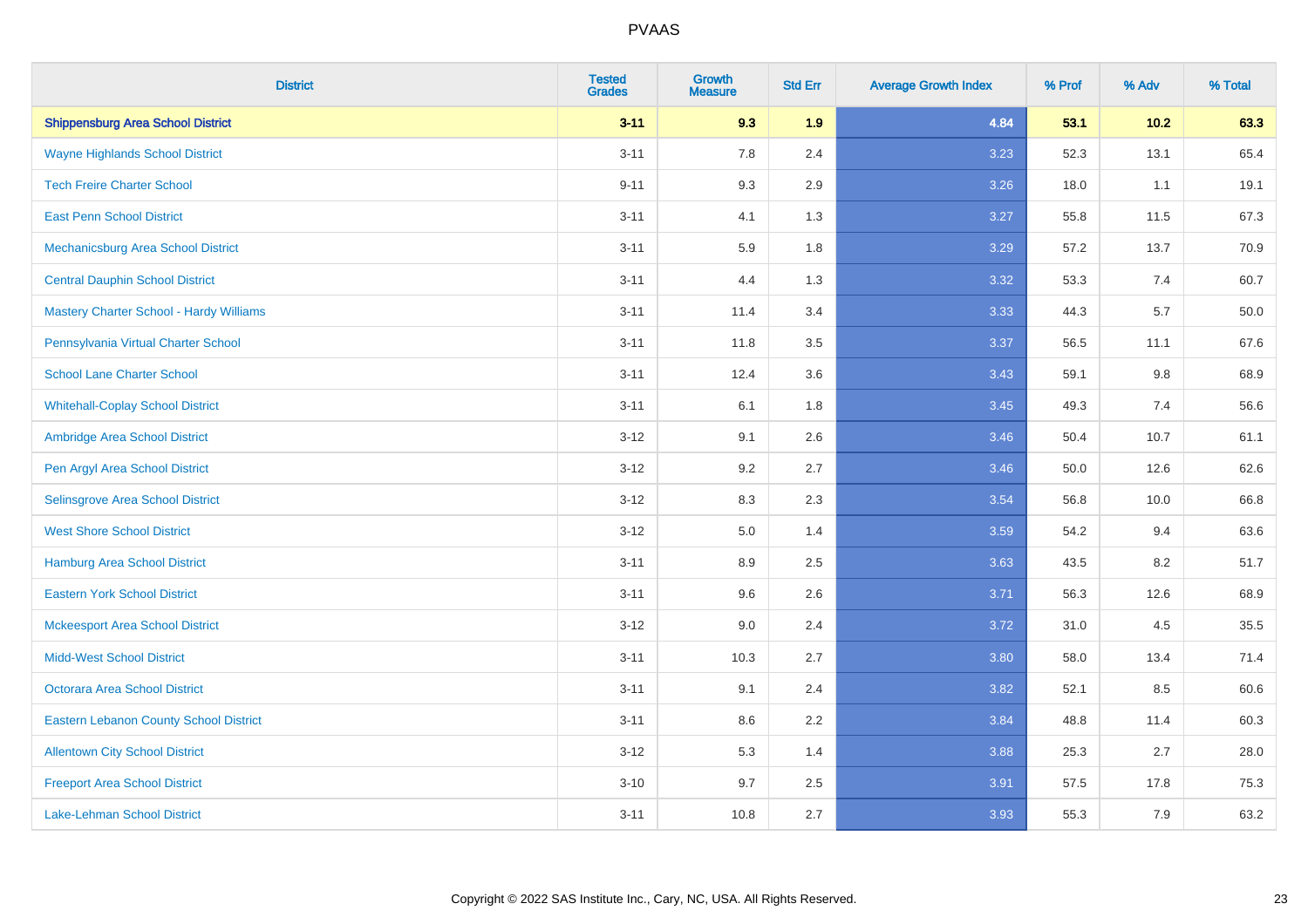| <b>District</b>                                    | <b>Tested</b><br><b>Grades</b> | <b>Growth</b><br><b>Measure</b> | <b>Std Err</b> | <b>Average Growth Index</b> | % Prof | % Adv | % Total |
|----------------------------------------------------|--------------------------------|---------------------------------|----------------|-----------------------------|--------|-------|---------|
| <b>Shippensburg Area School District</b>           | $3 - 11$                       | 9.3                             | 1.9            | 4.84                        | 53.1   | 10.2  | 63.3    |
| <b>William Penn School District</b>                | $3 - 12$                       | 8.3                             | 2.1            | 3.99                        | 35.6   | 3.0   | 38.7    |
| <b>Greater Nanticoke Area School District</b>      | $3 - 12$                       | 11.2                            | 2.8            | 4.01                        | 38.0   | 12.4  | 50.4    |
| <b>Greenwood School District</b>                   | $3 - 11$                       | 15.9                            | 3.9            | 4.11                        | 50.0   | 25.0  | 75.0    |
| <b>Montoursville Area School District</b>          | $3 - 12$                       | 10.8                            | 2.5            | 4.24                        | 44.6   | 20.1  | 64.8    |
| <b>Moon Area School District</b>                   | $3 - 11$                       | 8.2                             | 1.9            | 4.25                        | 58.7   | 18.5  | 77.2    |
| <b>Centennial School District</b>                  | $3 - 10$                       | 7.1                             | 1.7            | 4.29                        | 50.1   | 8.7   | 58.9    |
| <b>Parkland School District</b>                    | $3 - 11$                       | 5.3                             | 1.2            | 4.30                        | 58.0   | 22.3  | 80.4    |
| <b>Iroquois School District</b>                    | $3 - 11$                       | 13.1                            | 3.0            | 4.35                        | 48.2   | 7.8   | 56.0    |
| <b>Spring-Ford Area School District</b>            | $3 - 11$                       | 6.0                             | 1.3            | 4.46                        | 60.8   | 16.5  | 77.4    |
| Northern Bedford County School District            | $3 - 11$                       | 16.5                            | 3.6            | 4.58                        | 51.7   | 20.0  | 71.7    |
| <b>Littlestown Area School District</b>            | $3 - 11$                       | 11.4                            | 2.5            | 4.62                        | 55.2   | 10.4  | 65.6    |
| Pocono Mountain School District                    | $3 - 12$                       | 6.8                             | 1.5            | 4.62                        | 45.8   | 5.0   | 50.7    |
| <b>Upper Darby School District</b>                 | $3 - 12$                       | 6.9                             | 1.5            | 4.62                        | 45.0   | 6.7   | 51.7    |
| <b>Conestoga Valley School District</b>            | $3 - 11$                       | 8.7                             | 1.8            | 4.69                        | 60.3   | 13.5  | 73.8    |
| <b>Derry Area School District</b>                  | $3 - 11$                       | 13.2                            | 2.8            | 4.69                        | 60.0   | 12.5  | 72.5    |
| <b>Fort Leboeuf School District</b>                | $3 - 11$                       | 11.7                            | 2.5            | 4.73                        | 48.5   | 21.1  | 69.6    |
| <b>Penns Valley Area School District</b>           | $3 - 12$                       | 14.0                            | 2.9            | 4.80                        | 41.9   | 23.1  | 65.0    |
| <b>Shippensburg Area School District</b>           | $3 - 11$                       | 9.3                             | 1.9            | 4.84                        | 53.1   | 10.2  | 63.3    |
| <b>Commonwealth Charter Academy Charter School</b> | $3 - 10$                       | 9.1                             | 1.9            | 4.90                        | 47.2   | 9.1   | 56.3    |
| <b>York Suburban School District</b>               | $3 - 11$                       | 10.1                            | 2.1            | 4.91                        | 53.5   | 27.8  | 81.3    |
| <b>West Perry School District</b>                  | $3 - 11$                       | 12.5                            | 2.5            | 4.99                        | 56.6   | 8.4   | 65.0    |
| <b>Cornwall-Lebanon School District</b>            | $3 - 11$                       | 8.3                             | 1.6            | 5.08                        | 47.2   | 8.4   | 55.6    |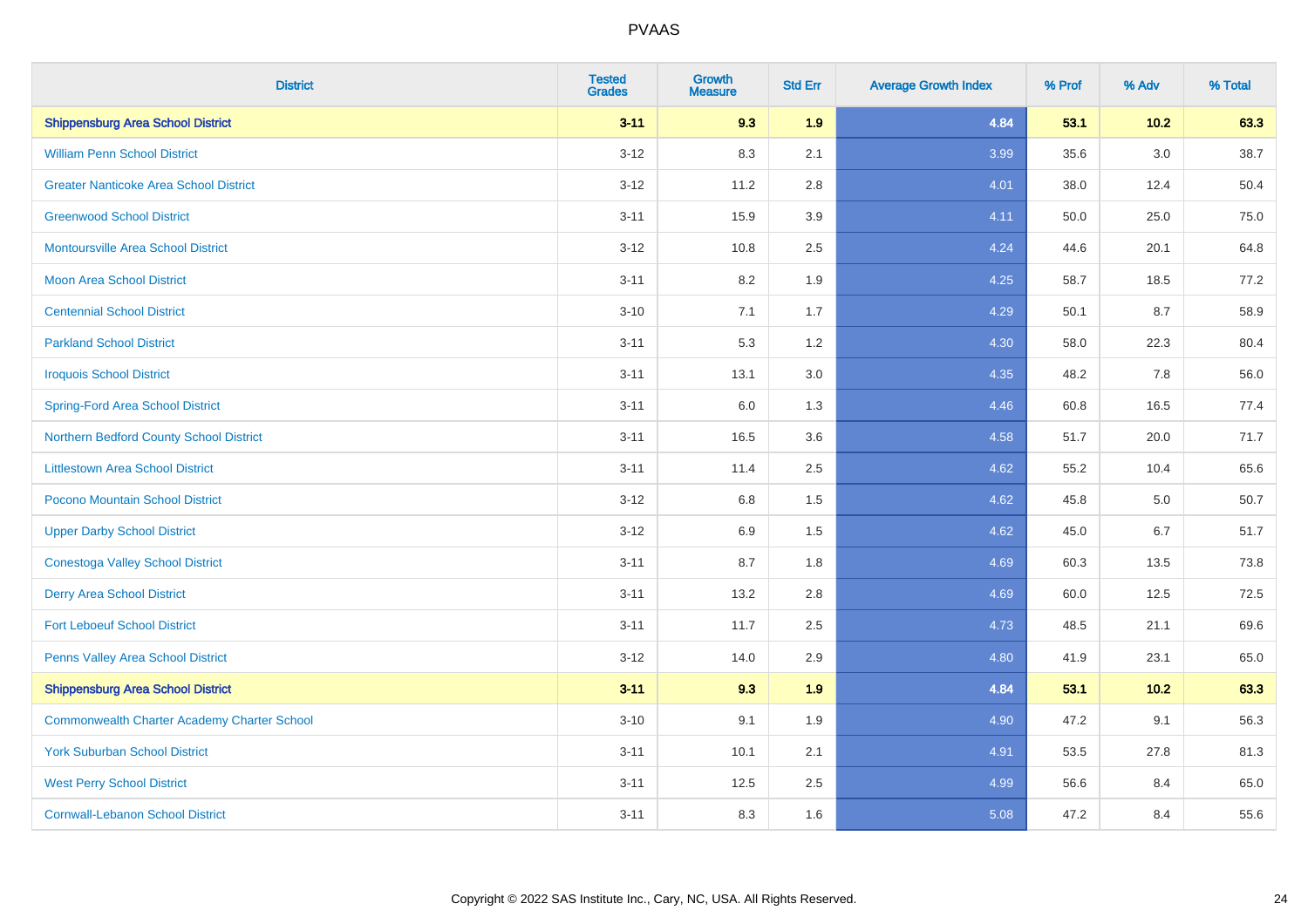| <b>District</b>                               | <b>Tested</b><br><b>Grades</b> | <b>Growth</b><br><b>Measure</b> | <b>Std Err</b> | <b>Average Growth Index</b> | % Prof | % Adv  | % Total |
|-----------------------------------------------|--------------------------------|---------------------------------|----------------|-----------------------------|--------|--------|---------|
| <b>Shippensburg Area School District</b>      | $3 - 11$                       | 9.3                             | 1.9            | 4.84                        | 53.1   | $10.2$ | 63.3    |
| <b>City CHS</b>                               | $10 - 11$                      | 13.6                            | 2.7            | 5.12                        | 45.8   | 3.0    | 48.8    |
| <b>Cocalico School District</b>               | $3 - 11$                       | 10.6                            | 2.0            | 5.18                        | 50.8   | 14.1   | 64.8    |
| <b>Haverford Township School District</b>     | $3 - 11$                       | $8.0\,$                         | 1.5            | 5.27                        | 53.0   | 25.5   | 78.6    |
| Fox Chapel Area School District               | $3 - 11$                       | 9.8                             | 1.8            | 5.36                        | 56.6   | 28.6   | 85.2    |
| <b>Mifflin County School District</b>         | $3 - 11$                       | 9.1                             | 1.7            | 5.49                        | 47.1   | 6.7    | 53.8    |
| <b>Unionville-Chadds Ford School District</b> | $3 - 11$                       | 17.1                            | 3.1            | 5.51                        | 68.1   | 13.2   | 81.3    |
| <b>Fleetwood Area School District</b>         | $3 - 10$                       | 12.2                            | 2.2            | 5.68                        | 53.5   | 11.6   | 65.2    |
| <b>Mountain View School District</b>          | $3 - 11$                       | 20.9                            | 3.5            | 5.91                        | 57.8   | 20.3   | 78.1    |
| <b>Wilson School District</b>                 | $3-12$                         | $8.8\,$                         | 1.5            | 5.96                        | 52.6   | 14.6   | 67.2    |
| <b>Saucon Valley School District</b>          | $3 - 11$                       | 14.7                            | 2.5            | 5.98                        | 48.7   | 20.2   | 69.0    |
| <b>Ridley School District</b>                 | $3 - 12$                       | 10.0                            | 1.6            | 6.10                        | 45.6   | 8.2    | 53.8    |
| <b>Avon Grove School District</b>             | $3 - 10$                       | 10.0                            | 1.6            | 6.26                        | 56.3   | 18.6   | 74.9    |
| <b>Abington Heights School District</b>       | $3 - 11$                       | 13.5                            | 2.2            | 6.27                        | 58.3   | 16.2   | 74.5    |
| <b>Pine-Richland School District</b>          | $3 - 11$                       | 11.5                            | 1.8            | 6.31                        | 60.6   | 24.4   | 85.0    |
| <b>Deer Lakes School District</b>             | $3 - 11$                       | 17.0                            | 2.7            | 6.32                        | 61.5   | 16.4   | 77.9    |
| <b>Derry Township School District</b>         | $3 - 10$                       | 12.8                            | 2.0            | 6.39                        | 54.8   | 25.8   | 80.6    |
| <b>Garnet Valley School District</b>          | $3 - 10$                       | 10.9                            | 1.7            | 6.53                        | 67.1   | 19.0   | 86.1    |
| <b>Hazleton Area School District</b>          | $3 - 11$                       | 9.6                             | 1.4            | 6.77                        | 45.0   | 7.8    | 52.9    |
| <b>Wissahickon School District</b>            | $3 - 10$                       | 12.5                            | 1.8            | 6.85                        | 58.3   | 22.4   | 80.7    |
| <b>Southern York County School District</b>   | $3 - 11$                       | 14.2                            | 2.1            | 6.91                        | 55.1   | 18.1   | 73.1    |
| <b>Delaware Valley School District</b>        | $3 - 11$                       | 12.6                            | 1.8            | 6.93                        | 55.2   | 16.2   | 71.4    |
| <b>Central York School District</b>           | $3-12$                         | 12.3                            | 1.7            | 7.20                        | 55.5   | 11.5   | 67.0    |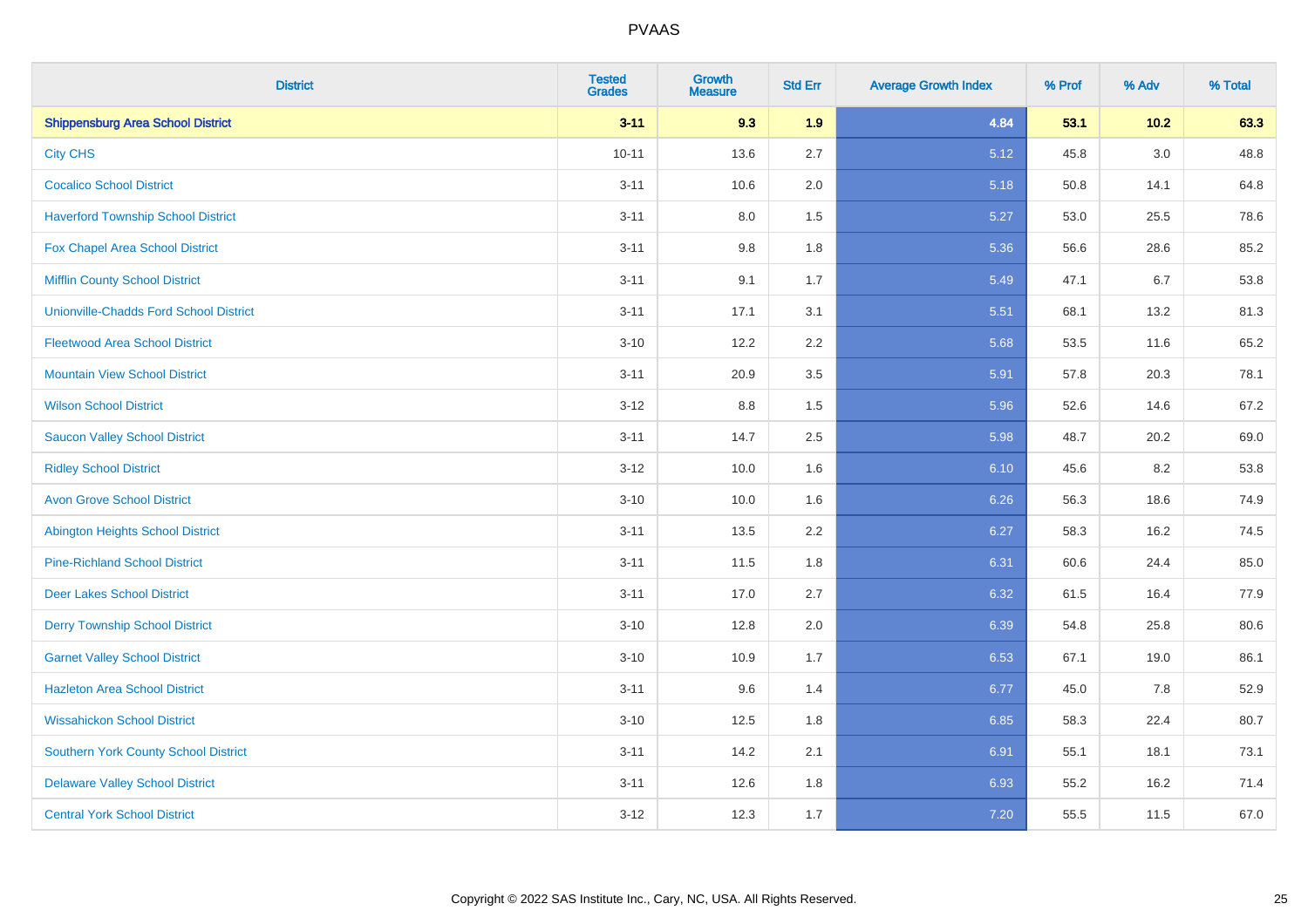| <b>District</b>                          | <b>Tested</b><br><b>Grades</b> | <b>Growth</b><br><b>Measure</b> | <b>Std Err</b> | <b>Average Growth Index</b> | % Prof | % Adv   | % Total |
|------------------------------------------|--------------------------------|---------------------------------|----------------|-----------------------------|--------|---------|---------|
| <b>Shippensburg Area School District</b> | $3 - 11$                       | 9.3                             | 1.9            | 4.84                        | 53.1   | 10.2    | 63.3    |
| <b>Reading School District</b>           | $3 - 11$                       | 10.1                            | 1.4            | 7.25                        | 24.7   | $2.4\,$ | 27.2    |
| <b>Valley View School District</b>       | $3 - 11$                       | 18.1                            | 2.4            | 7.42                        | 53.7   | 14.7    | 68.4    |
| Pennsylvania Cyber Charter School        | $3 - 11$                       | 11.6                            | 1.5            | 7.54                        | 46.3   | 5.0     | 51.3    |
| <b>Upper Merion Area School District</b> | $3 - 11$                       | 15.3                            | 2.0            | 7.62                        | 59.3   | 19.3    | 78.6    |
| <b>Council Rock School District</b>      | $3 - 11$                       | 8.9                             | 1.2            | 7.65                        | 62.8   | 16.6    | 79.4    |
| <b>Tyrone Area School District</b>       | $3 - 12$                       | 19.7                            | 2.5            | 7.87                        | 60.4   | 16.7    | 77.1    |
| <b>Penn-Trafford School District</b>     | $3 - 11$                       | 13.4                            | 1.7            | 7.87                        | 62.3   | 21.9    | 84.2    |
| <b>Pennsbury School District</b>         | $3 - 11$                       | 11.7                            | 1.5            | 7.90                        | 60.1   | 21.3    | 81.3    |
| <b>Great Valley School District</b>      | $3 - 11$                       | 15.0                            | 1.9            | 7.98                        | 50.0   | 35.0    | 85.0    |
| Northern York County School District     | $3 - 11$                       | 15.6                            | 2.0            | 7.98                        | 57.4   | 11.5    | 68.8    |
| <b>Springfield School District</b>       | $3 - 11$                       | 13.8                            | 1.7            | 7.99                        | 60.9   | 21.5    | 82.4    |
| <b>Bethlehem Area School District</b>    | $3 - 11$                       | 9.3                             | 1.1            | 8.15                        | 44.7   | 12.0    | 56.7    |
| <b>Colonial School District</b>          | $3 - 11$                       | 14.0                            | 1.7            | 8.21                        | 60.2   | 19.6    | 79.8    |
| <b>Souderton Area School District</b>    | $3 - 11$                       | 12.4                            | 1.5            | 8.28                        | 61.7   | 15.2    | 76.9    |
| <b>North Penn School District</b>        | $3 - 11$                       | 9.1                             | 1.1            | 8.36                        | 55.8   | 17.0    | 72.8    |
| <b>Upper Dublin School District</b>      | $3 - 12$                       | 15.4                            | 1.8            | 8.53                        | 60.8   | 24.8    | 85.6    |
| <b>Dallastown Area School District</b>   | $3 - 11$                       | 13.5                            | 1.5            | 8.84                        | 56.0   | 17.9    | 73.8    |
| <b>Norwin School District</b>            | $3 - 11$                       | 18.0                            | 1.7            | 10.37                       | 58.5   | 27.0    | 85.4    |
| <b>West Chester Area School District</b> | $3 - 11$                       | 12.6                            | 1.2            | 10.38                       | 66.8   | 20.2    | 87.0    |
| <b>Upper Saint Clair School District</b> | $3 - 11$                       | 18.5                            | 1.7            | 10.65                       | 61.8   | 30.1    | 91.9    |
| Downingtown Area School District         | $3 - 11$                       | 12.1                            | 1.1            | 10.67                       | 60.0   | 23.5    | 83.6    |
| <b>Upper Perkiomen School District</b>   | $3 - 11$                       | 22.1                            | 2.1            | 10.74                       | 57.7   | 13.2    | 70.9    |